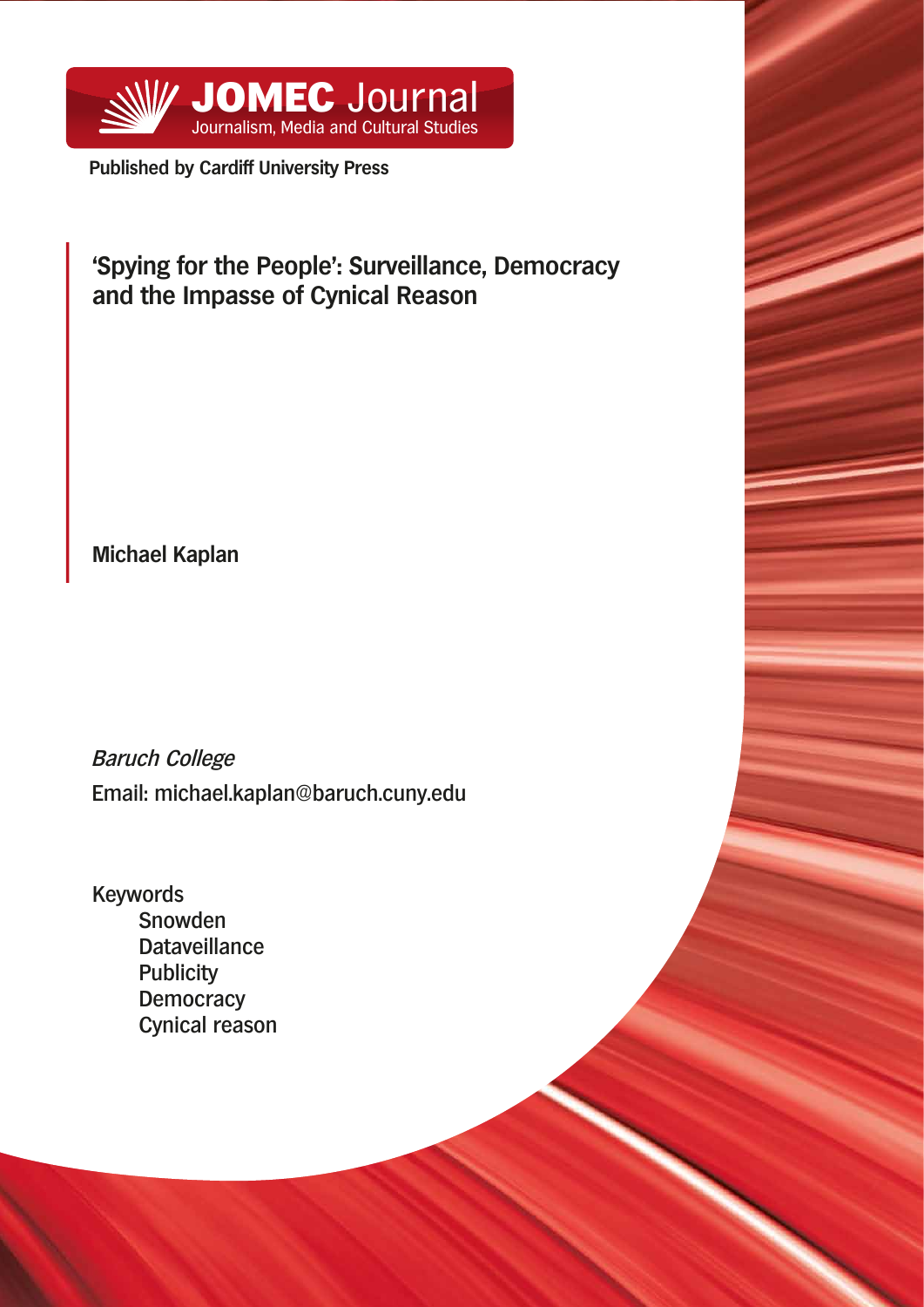

### **Abstract**

This essay examines the Snowden affair as a sort of Rorschach test that traces the contours of what I am calling the impasse of cynical reason. In particular, I contend that the emerging form of algorithmic dataveillance both elicits and actively thwarts theoretical and critical approaches predicated on a normative, symbolic model of epistemology that this form aspires to supplant. As a result, what such approaches tend to discern in the emerging culture of surveillance are its own epistemological commitments – the very ones comprising the impasse of cynical reason. Breaking out of this impasse will thus require disrupting the deep, hidden complicity of such critique with its ostensible object. I contend that this will require taking seriously the often disingenuous or fallacious arguments on behalf of dataveillance in order to overcome the critical resistance to the quite genuine eventuality they connote  $-$  that of the decline of cynical reason as the prevailing form of social coordination.

### **Contributor Note**

Michael Kaplan was born in Kiev, Ukraine, well before the collapse of the Soviet Union. He holds a PhD from Northwestern University and teaches media and rhetorical studies at Baruch College, CUNY. He is the author of *Friendship Fictions: The Rhetoric of Citizenship* in the Liberal Imaginary (University of Alabama Press, 2010) as well as numerous articles published in leading journals across several disciplines. He lives in Brooklyn where he can just glimpse the Statue of Liberty from his living room window.

### **Citation**

Kaplan, Michael. 2018. ''Spying for the People': Surveillance, Democracy and the Impasse of Cynical Reason'. JOMEC Journal 12, 166–190. https://doi.org/10.18573/jomec.165.

Accepted for publication 1st February 2018.

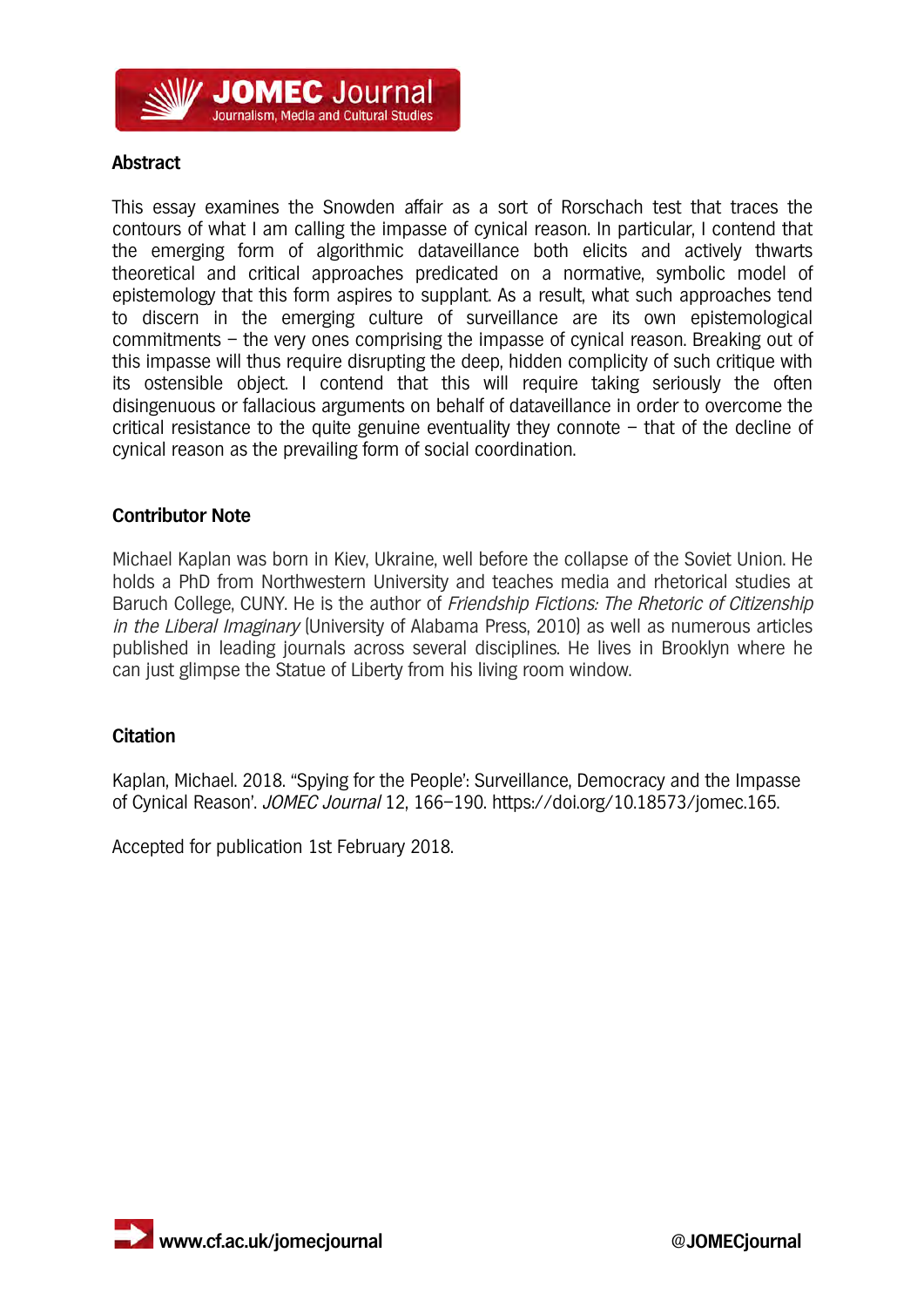

The Snowden leaks have prompted a profusion of both public and academic commentary, much of it now extending well beyond more immediate concerns about the encroachments of the national security state, the role of the press in aiding what the state construed as a criminal act, and the implications of both the leaks and the surveillance programs they disclosed for civil liberties and democratic transparency. The commentary has evolved and expanded sufficiently to prompt one astute critic to add the concept of 'surveillance culture' to the more familiar 'surveillance state' and 'surveillance society' (Lyon 2017). If Snowden's act revealed or confirmed the emergence or consolidation of this new culture, it is because its reception by professional journalists and academics has ascribed this distinctive capacity to it. By the same token, the importance accorded to this act as a cipher for the emerging 'culture of surveillance' tells us something important about the impetus for and the process of deciphering it.

In particular, it seems that a certain enigmatic circularity has come to shape the burgeoning literature on Snowden, Big Data and 'surveillance culture' more generally.  $1$  Put very roughly and schematically, a prevalent strain of criticism demonstrates convincingly that the emerging regime of dataveillance represents a fundamental break with the social, political and epistemic premises that preceded it, while nevertheless insisting that it can only be understood and challenged on the basis of those

outmoded premises. Moreover, the same critics assert that this new regime at once poses a grave threat and is little more than a feeble, pointless blunder destined to fail. To complicate matters further, this kettle logic (Derrida 1998) cannot be explained as either a contingent mistake or a symptomatic formation. This is because a certain social reflexivity, or what has been called the contemporary rule of 'cynical reason' (Sloterdijk 1987), functions precisely by proliferating such explanations (Luhmann 1996) which consequently no longer serve to resolve the symptoms they ostensibly unravel (Žižek 1999, 346).

What, then, can this kettle logic tell us about the prospect of coming to terms with the culture of surveillance if the very appearance of this culture threatens to blunt, if not obviate, the critical tools used to discern it? If there is an answer to this question, it will require grasping the predicament that gives rise to it – or what I am here calling the impasse of cynical reason. In what follows, I examine the Snowden affair as a sort of Rorschach test that traces the contours of this impasse. In particular, I contend that the emerging form of algorithmic dataveillance both elicits and actively thwarts theoretical and critical approaches predicated on a normative, symbolic model of epistemology that this form aspires to supplant. As a result, what these approaches tend to discern in the new regime are its own epistemological commitments – the ones that comprise the impasse of cynical reason. Breaking out of this impasse will thus require disrupting the deep, hidden complicity of such critique with its ostensible object. The analysis below is offered as a first step in that direction.



 $\overline{a}$  $1$  I confess this is largely an impressionistic observation, even if it was earned by reading some three hundred articles and books on the subject. I trust readers familiar with the pertinent literatures will corroborate the impression, or at least concede that the patterns examined here are commonplace and influential.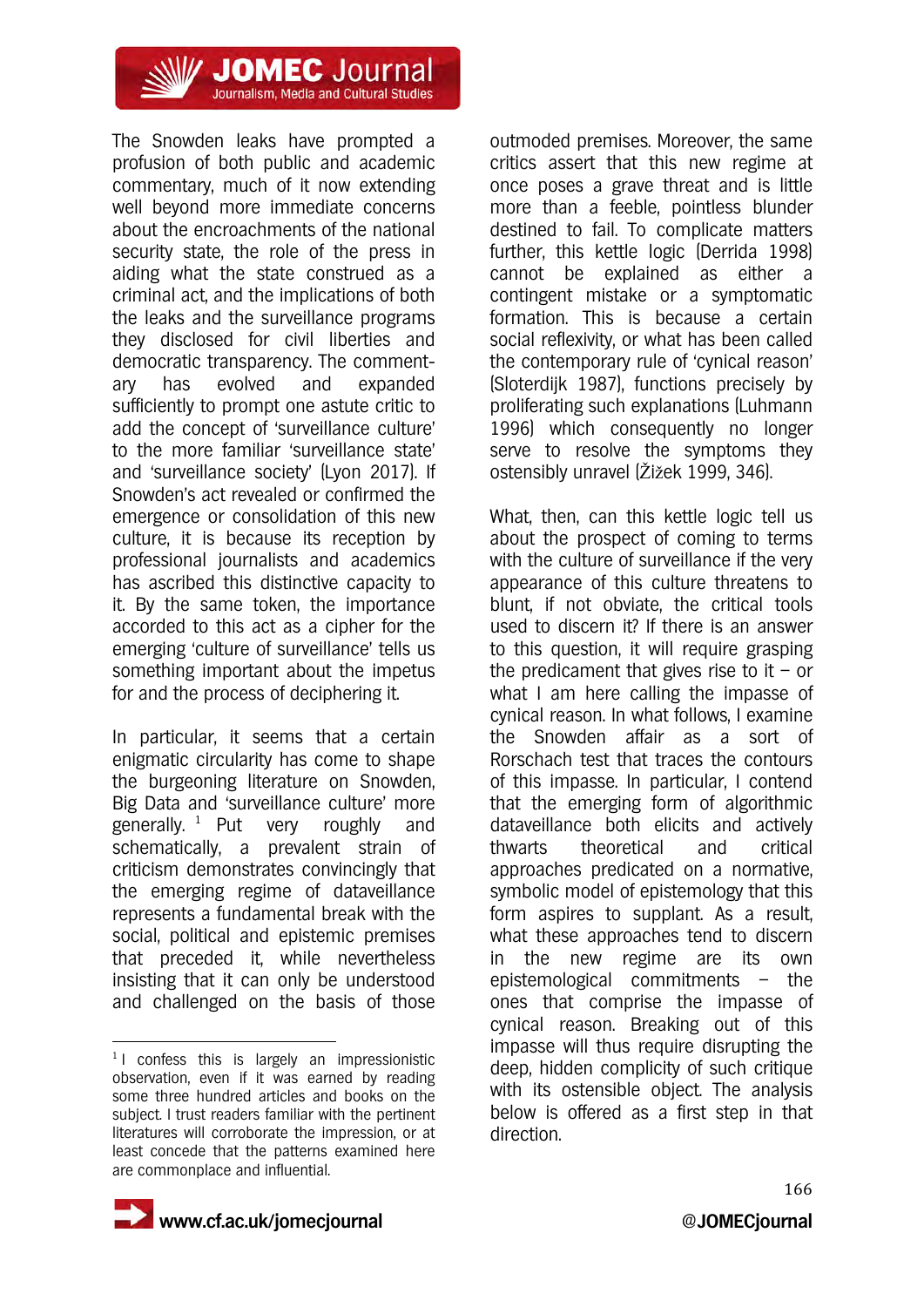**JOMEC** Journal Journalism, Media and Cultural Studies

## **A Marginal Anecdote**

A month after Edward Snowden's revelations detailing the vast scope and dubious legality of NSA surveillance, the Slovenian newspaper *Delo* published an interview with Wikileaks founder Julian Assange (Krečič 2013), conducted from his asylum at the Ecuadorian embassy in London. The article's title alluded to Assange's remarks, in which he described his organization's activities as 'spying for the people', or rendering practices of surveillance publicly visible: 'If states have their intelligence agencies to spy on us and control us, should the people and history itself also not have their own counterintelligence?' By way of Wikileaks and whistleblowers like Snowden and Chelsea Manning, 'the people' can monitor those in power, fulfilling the defining ideal of democracy: 'In a way, we continue the old project of Enlightenment. We stand for what some philosophers call the 'public use of reason' – not only against private companies and interests but also against states and their apparatuses' (Krečič  $2013$ <sup>2</sup>

Almost immediately, Slovenian philosopher and cultural critic Slavoj Žižek published three versions of an editorial on Snowden and Assange (2013a, 2013b, 2014), endorsing and elaborating upon the latter's remarks to argue that the gesture of 'spying for the people' is not a direct negation of spying … but its self-negation, i.e., it undermines the very universal principle of spying, the principle of secrecy, since

its goal is to make secrets public'. Accordingly, he concurs with his colleague Alenka Zupančič that the leaks were direct enactments of a genuine political alternative, a 'commons of information', or, as Assange puts it, a new 'people's encyclopedia' indispensable to struggles against the commodification of communication and ubiquitous surveillance.

For reasons that will become both plain and puzzling, Žižek contends that, against the 'shameless cynicism of the representatives of the existing global order who only imagine that they believe in their ideas of democracy', the proscribed revelations actualize the Kantian ideal of the public use of reason constitutive of democratic autonomy (2013b). Moreover, in stark contrast to his own longstanding views.<sup>3</sup> Žižek insists that 'Kant parts ways with our liberal common sense' when he 'opposes "public" and "private" use of reason: "private" is for Kant the communalinstitutional order in which we dwell (our state, our nation…), while "public" is the trans-national universality of the exercise of one's Reason' (2013b). In rendering surveillance transparent, 'spying for the people' epitomizes the ideal that those in power earnestly proclaim but systematically subvert, enacting Kant's

1



 $\overline{a}$ <sup>2</sup> Subsequent events cast grave doubts on Assange's claim to be acting in the service of democracy. But the rhetorical efficacy of such claims in lending prima facie credibility to the leaks remains intact, and thus highly instructive.

 $3$  Žižek has consistently and cogently argued that the problem with Kant emerges precisely insofar he embodies the liberal common sense and thus marks the limits of democratic reason by identifying within it the principle of its own selfsubversion. In other words, he has claimed both that Kant's views are perfectly consistent with the self-conception of liberal democracy, and that this form of democracy is not an ideal to be realized but an obstacle to be overcome. In fact, the key insight animating his objections to the Kantian view, coupled with his well-known critique of 'postmodern' cynicism, are precisely what is at stake in the question of surveillance.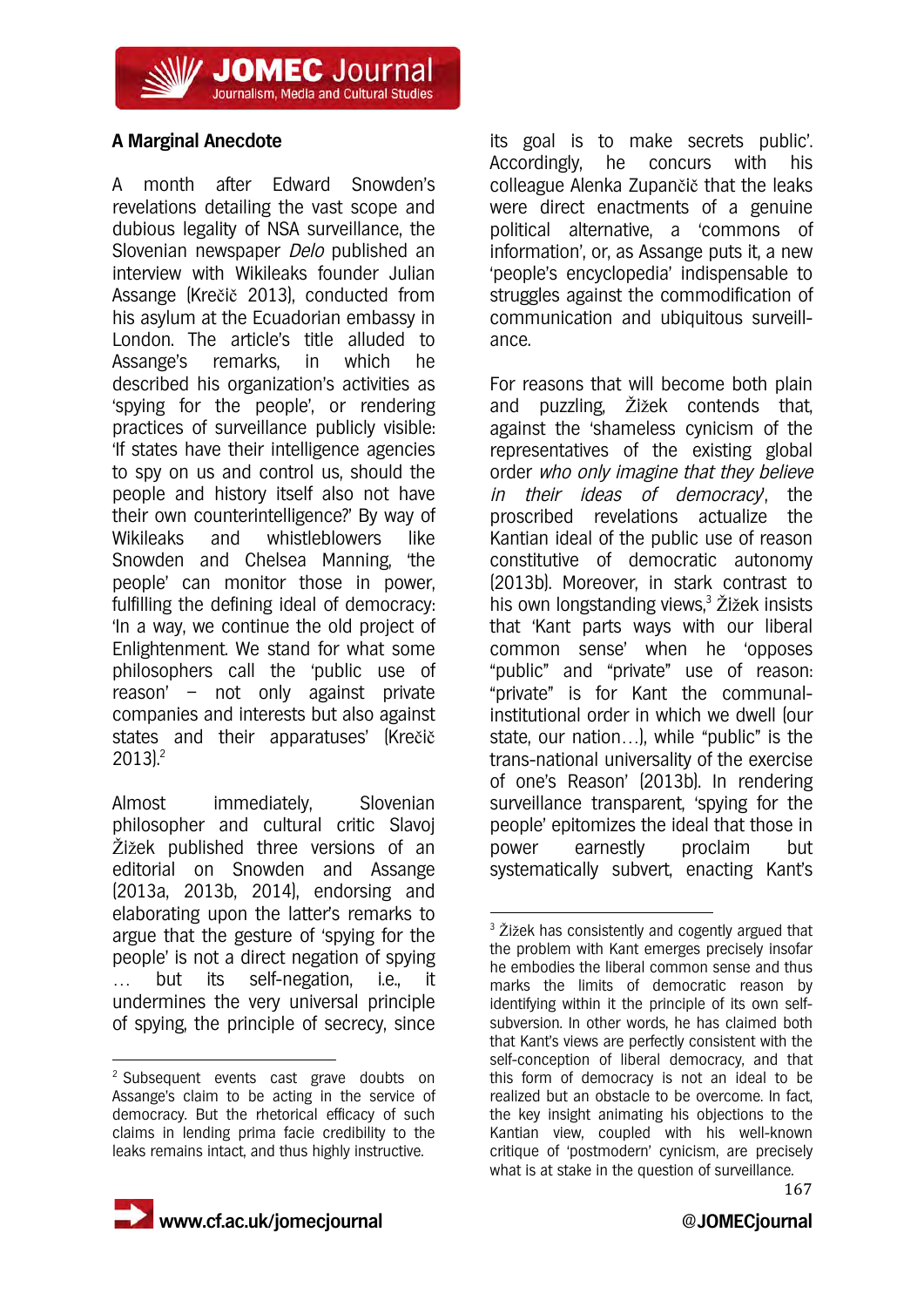

'basic axiom of the public law: "All actions relating to the right of other men are unjust if their maxim is not consistent with publicity"'. A secret law, a law unknown to its subjects, legitimizes the arbitrary despotism of those who exercise it' (2013a).

Soon after the publication of Žižek's editorials, Mark Andrejevic, a leading theorist and critic of surveillance and related practices, offered his own vigorous defense of Wikileaks (2014), articulated in decidedly similar terms. Responding to the sharply conflicted public reception of Assange's revelations, he explains that 'WikiLeaks [sic] represented … a challenge to established practice based on a tacit understanding between political, economic, and media elites. … turning the tools of the informated elites back upon them' (2619). Citing an older editorial by Žižek, Andrejevic claims that 'WikiLeaks confronts established powers 'by challenging the normal channels of challenging power and revealing the truth (Žižek, 2011, para. 8)', channels that have been co-opted by those elites (2014, 2620). In sum, Wikileaks is carrying out the brief normally assigned to the press – the task of making power accountable to the public by 'contribut[ing] to the universalization of the 'inspection principle' (2627), a term coined by none other than Jeremy Bentham.

If indeed Assange and Snowden have carried out the duty of supervision reserved for the press, it would follow that they have fulfilled the Kantian ideal that Žižek, Dean (2002) and Andrejevic have painstakingly shown to be a prime cause of democracy's self-induced crisis, its complicity with communicative

capitalism, and the decline of symbolic efficiency.

Žižek's awareness of this contradiction surely explains why he insists on distinguishing 'spying for the people' from the 'liberal common sense' embodied in the principle of supervision. Certainly, the journalists and pundits covering the leaks have no reason to think that their noblest professional ideals facilitate such perverse outcomes. And the problem may simply have eluded Andrejevic's notice.

However, scholars and critics of dataveillance routinely confront variations of this contradiction, which emerges symptomatically in the form of mutually refuting claims and concerns.

Notwithstanding the charge of cynicism on the part of the press, the proposition that 'spying for the people' is no longer spying but the exercise of democratic supervision also emerged as a dominant trope in news coverage of the Snowden leaks. This is surely because the whistleblowers themselves repeatedly lay claim to it, but also because journalists understand their professional role in normative democratic terms, as serving the interests of 'the people' by routinely exposing the machinations of official authorities to public scrutiny (Greenwald 2013; Nichols 2013; Engelhardt 2014; Friedersdorf 2014). Barton Gellman (2013) explicitly makes this point in his email exchange with Snowden:

Perhaps I am naive', [wrote Snowden], but I believe that at this point in history, the greatest danger to our freedom and way of life comes from the reasonable fear of omniscient State powers kept in check by nothing more than policy

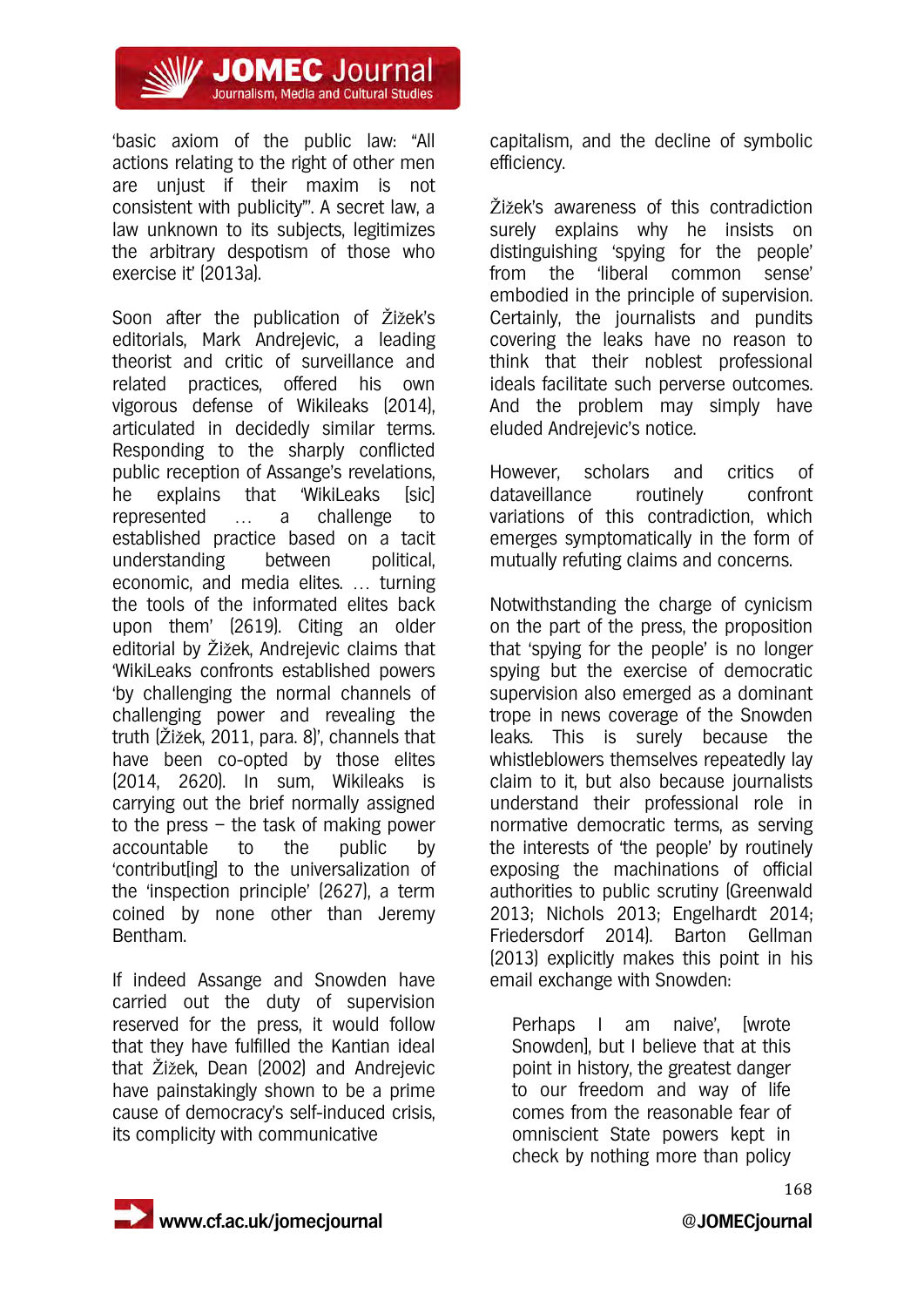

documents'. The steady expansion of surveillance powers, he wrote, is 'such a direct threat to democratic governance that I have risked my life and family for it.

Pursuing the suggestive principle of 'reasonable fear' to its inevitable conclusion, James Risen, himself a target of Federal prosecution for publishing classified information disclosed to him, observed that:

I don't think there's any personality that's more American than a whistleblower . The entire personality and DNA of America [consists] of people who wanted to have their own kind of government and be free of oppression. And I think that is the heart of what a whistleblower is. It's somebody who believes that civil liberties or freedom or corruption are important issues that they need to talk about, and their right as an American is to talk about it with the press. (2013)

Risen here affirms the 'liberal common sense' encoded, contra Žižek, in Habermas's explicitly Kantian 'principle of supervision' as, precisely, a practice of surveillance functionally assigned to the press but conducted on behalf of and before 'the people' as the collective, if abstract, sovereign subject of democratic politics (Habermas 1974, 52). Appositely, the trope of public supervision has been indispensable to the critical literature on surveillance and Big Data (e.g., Allmer 2011; Fuchs 2011; Hier & Greenberg 2009; Gandy 2006; Lessig 1999; Lyon 2014; Marx 2004; Monahan 2010; Simon 2005; Turow 2014; O'Harrow 2005; Wood 2009). Indeed, even 'post-panoptic' and 'post-representational' analyses of

dataveillance, despite their explicit rejection of discursive and intersubjective models of politics, continue to appeal explicitly to this principle (e.g., Haggerty & Ericson 2000; Lyon 2006; Andrejevic 2013; Amoore 2013; Bauman 2013).

In both public and academic debates on surveillance, then, the ideal of supervision by and for 'the people' is the ultimate court of appeal, epitomizing the 'liberal common sense' that Žižek nonetheless attempts to distinguish from its paradigmatic expression in Kant, which he has repeatedly argued signals democracy's inherent self-subversion and the source of its inevitable failure (Žižek 1991, 229–277; 1999, 322–369). Indeed, he has explicitly glossed the hacker fantasy<sup>4</sup> as an index of democracy's structural paranoia, which forms the obverse of its normative skepticism toward authority:

the heroine … hunched over a computer, frantically works against time to … access … ultra-secret information (say, about the workings of a secret government agency involved in a plot against freedom and democracy, or some equally severe crime). Does this topic not represent a desperate attempt to reassert the big Other's existence, that is, to posit some secret Code or Order that bears witness to the presence of some Agent which actually pulls the strings of our chaotic social life? (1992, 264)

The double gesture of disavowal is suggestive. On the one hand, Žižek's endorsement of Assange and Snowden

<sup>4</sup> Represented in the 1995 film The Net.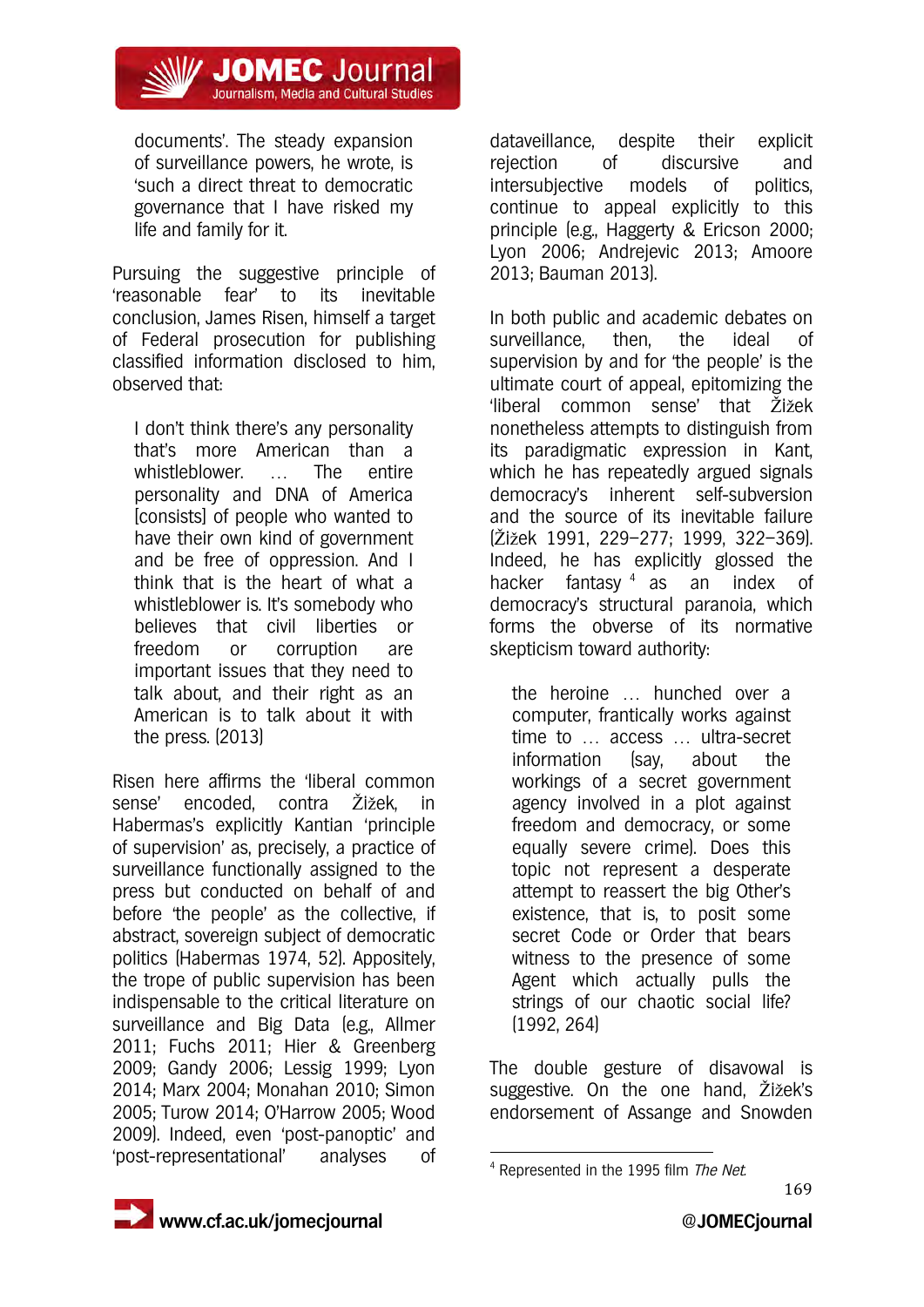

directly contradicts his own previous critique of both Kant and the principle of publicity as politically disabling. On the other hand, it contradicts his own prior critiques of such acts as exemplars of the paranoia engendered by the principle of publicity.

Whether 'spying for the people' is authentically Kantian in its putative break with liberal common sense, or the exemplary instance of this common sense, the outcome is the same: the principle of publicity is at the heart of the problem with democracy that Žižek has diagnosed. In his view, appeals to democratic transparency drive the 'decline of symbolic efficiency' intrinsic to the reflexive regime of communicative capitalism (Žižek 1999, 322–369; Dean 2002). From this perspective, there are two equally intolerable alternatives: either the leakers are fulfilling the paranoid fantasy of positing a new Master, or their revelations actualize the principle of supervision, thereby disabling political agency by feeding the endlessly escalating glut of information that replaces and forestalls the collective autonomy it purports to realize.

This is why the quixotic attempt to extricate 'spying for the people' from its central place in the democratic imaginary is not a contingent error but is rather emblematic of a wider predicament confronting critical surveillance studies. It is no accident that, while he leans heavily on Žižek's work to explain the conjunction of cynicism and paranoia produced by the democratic dissolution of symbolic authority, Andrejevic (2013) nonetheless advocates more public supervision of new information technologies and practices. The logic of Bentham's 'inspection principle' driving 'infoglut' is

called upon to solve the problems it generates, confirming Jodi Dean's (2002) diagnosis of publicity as the primary ideological vehicle of communicative capitalism.

It would seem, then, that 'spying for the people' designates a kind of double bind. As paranoid fantasy, it justifies the dismissal of democratic supervision as a kind of fetishistic compulsion. But as the materialization of democracy, it reinforces the regime it is supposed to contravene. Critics of dataveillance are compelled to appeal to it, but in so doing, they risk becoming helpless collaborators with the 'system of distrust' (Dean 2002) on which communicative capitalism relies. Finding our way out of this predicament will require looking beyond the norm of publicity to grasp the full epistemic implications of the algorithmic form and speculative function dataveillance is rapidly assuming.

This is evident in the way ritual appeals to the principle of supervision beg the question they purport to answer, confronting us with ostensibly irreconcilable conceptions of 'the people' of democracy. Public discussion of Snowden has framed him as either a patriot or a traitor, highlighting the vexing but paradigmatic convergence between citizenship as compliant membership and citizenship as critical distance, or even perpetual recalcitrance, refusal or rebellion (Kaplan 2010). Moreover, as Žižek and others have long argued, the convergence is integral to liberalism's depoliticizing project, which here emerges as a disorienting overlap between critical public discourse and paranoid conspiracy fantasies (Dean 2000). So understood, 'the people' of democracy is inherently self-destructive,

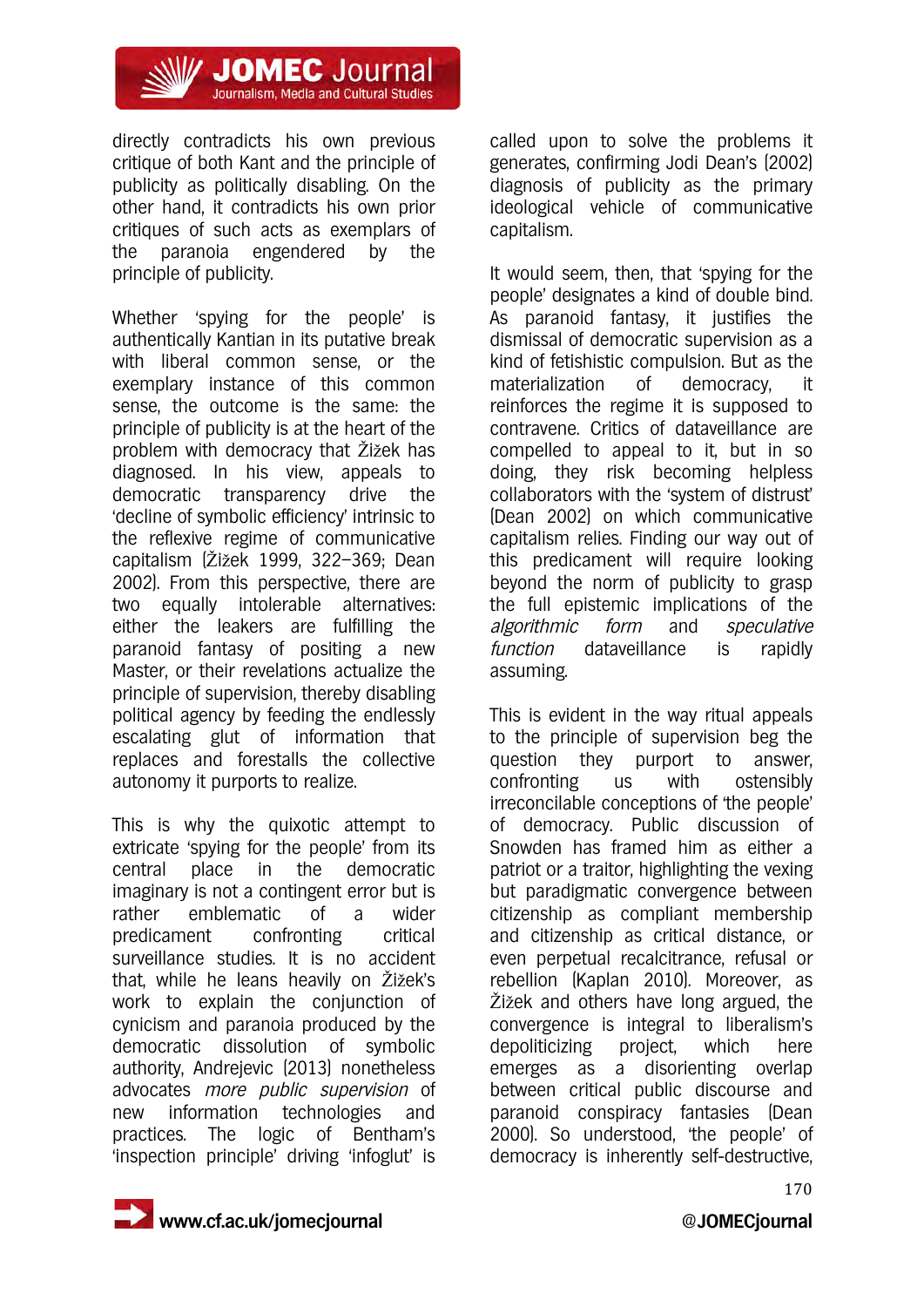

since its 'supervisory' function in relation to official authority amounts to obligatory political cynicism. 'Spying for the people' is perhaps the most succinct formulation of this mandate, which configures politics as an interminable hermeneutics of suspicion, and so rationalizes ignorance, apathy and normative skepticism toward both authority and expertise (cf. Downs, 1957; Cappella & Jamieson, 1997), facilitating the commodification of public discourse by the circuitry of digital communication.

What, then, are we spying for when we are 'spying for the people'? The answer I sketch below is that this rhetorical gesture signals something more and other than a 'return' to the foreclosed principle of publicity and the necessarily self-defeating recuperation of democratic supervision. Instead, I argue that the Snowden controversy encapsulates the ongoing confrontation with an algorithmic mode of dataveillance (Clarke 1988) that undermines the social imaginary within which the counterfactual category of 'the people' – operationalized in the principle of supervision – has long played a decisive, if ideologically ambiguous, role. If the rhetoric of liberal democracy organizes a reflexive pragmatics around the empty place of power and a corresponding semantics of 'the people' as the notional agent of supervision (inaugurating the crisis of symbolic investment and the reign of cynical reason), algorithmic dataveillance undertakes to dispense with both understanding and its reliance on the interpassive structure of belief, and so with judgment and decision, as the governing principles of social life. Where the decline of symbolic efficiency denotes a crisis of authoritative knowledge on which subjects can rely

and from which they can conceal secrets, the secret now being 'exposed' is that knowledge itself – understood as meaning generated through processes of signification articulated to intersubjective economies of affective investment – is being delaminated from the production and maintenance of social order.

Understood from this vantage, the wistful, incongruous call for democratic supervision of surveillance harbors an aspiration to evade the challenge algorithmic dataveillance poses for the forms of knowledge, authority and symbolic action presupposed by the principle of supervision itself. Hence the problem is not that surveillance abrogates privacy and the public use of reason, but that its emergent form threatens to extricate the symbolic order from the democratic imaginary, rendering this order autonomous.

### **Democracy, Communicative Capitalism and Cynical Reason**

To discern the problem, consider Žižek's intertwined critiques of Kantian publicity, democracy, and the decline of symbolic efficiency. In his early work, Žižek (1989) detects a homology between his own Lacanian theory of politics and Lefort's (1988) account of democracy:

The Lacanian definition of democracy would then be: a sociopolitical order in which the People … do not exist as a unity… Because the People cannot immediately govern themselves, the place of Power must always remain an empty place; any person occupying it can do so only temporarily, as a kind of surrogate, a substitute for the real-

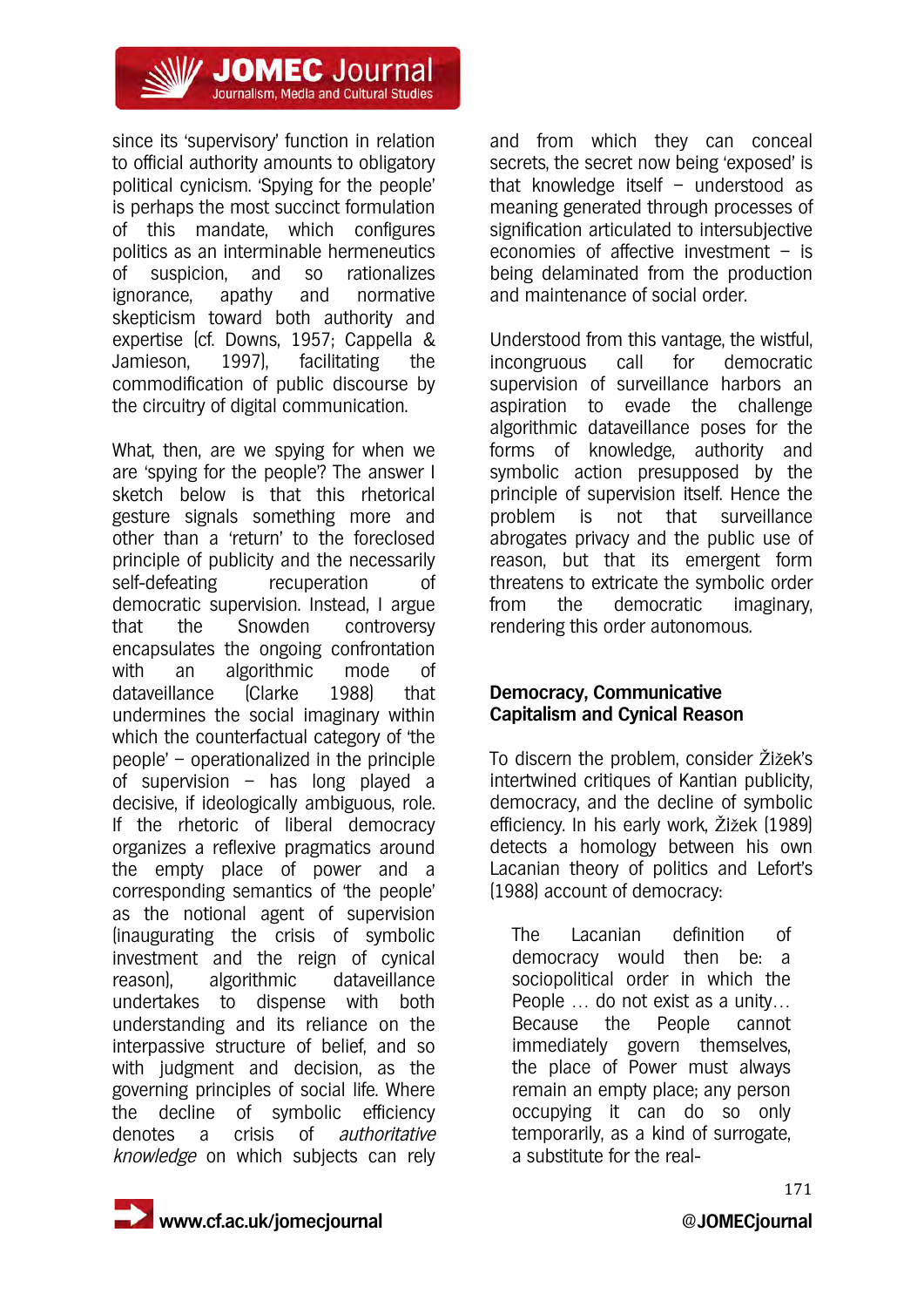impossible sovereign … (1989, 165)

**/ JOMEC** Journal Journalism, Media and Cultural Studies

However, he soon becomes skeptical of the notion that democracy is consistent with Lacanian theory (Žižek 1991). Reading Kant through Lacan, Žižek observes that in deriving the universality of the moral Law, Kant deprives it of all particular ('private') motivation, so that the subject must act without any 'pathological' reason, out of duty alone. For Kant, the force of this duty derives from two interrelated sources. First, the subject gives himself the law in the form of a maxim that universalizes the subject's rational interest in maintaining moral order. Second, the subject is obliged to follow this maxim because reason dictates it: the self-binding device of the maxim is futile if its verdicts can simply be ignored. So the question becomes: why should the subject of this Law remain bound by reason? It would not do to answer by returning to the subject's interest in establishing the maxim, for this interest cannot ground the integrity and force of reason without instrumentalizing it.

This is where Lacan and Žižek detect an implacable injunction to obey arising out of supreme indifference to the subject's welfare: 'What does the subject discover in himself after he renounces his 'pathological' interests for the sake of the autonomous moral law? … An unconditional injunction which exerts ferocious pressure upon him, disregarding his well-being' (Žižek 1991, 240). If this is so, the character and function of Kantian Law must be rethought. Rather than *commanding* the subject to obey, the Law *intercedes* between the subject and the insatiable superego, *liberating* the former from the latter's ruthlessness. The Law (as

eroticized reason) permits the subject to organize its enjoyment by routing it through the symbolic order, which consequently depends on subjective economies of enjoyment for its efficacy.

This leads Žižek to reformulate the logic of democracy in terms of

'a certain fetishistic split: I know very well (that the democratic form is just a form spoiled by stains of 'pathological' imbalance), but just the same (I act as if democracy were possible). Far from indicating its fatal flaw, this split is the very source of the strength of democracy: democracy is able to take cognizance of the fact that its limit lies in itself, in its internal 'antagonism'. (Žižek 1992, 168)

Yet this strength becomes the overriding problem once the question of enjoyment is reintroduced: if public Law intercedes between the subject and the superego, the explicit stipulation that this Law derives legitimacy from the subject itself leaves the latter at the mercy of the ruthless superego. Worse, absent a 'pathological' ground, the superego now speaks precisely from the empty place established by the autonomous Law.

Politically, a variant of this conundrum compromises 'the people' of democracy. The law that this people gives itself presupposes the existence of this people, which can only appear on the scene as the subject of this law. In Žižek's account, the standard solution to this paradox is to impute universal founding authority to an embodied people – an ethnos, nation, tribe, social class, party, etc. But with this democracy is inverted: no longer a formally empty universal, it is the hegemonic project of a

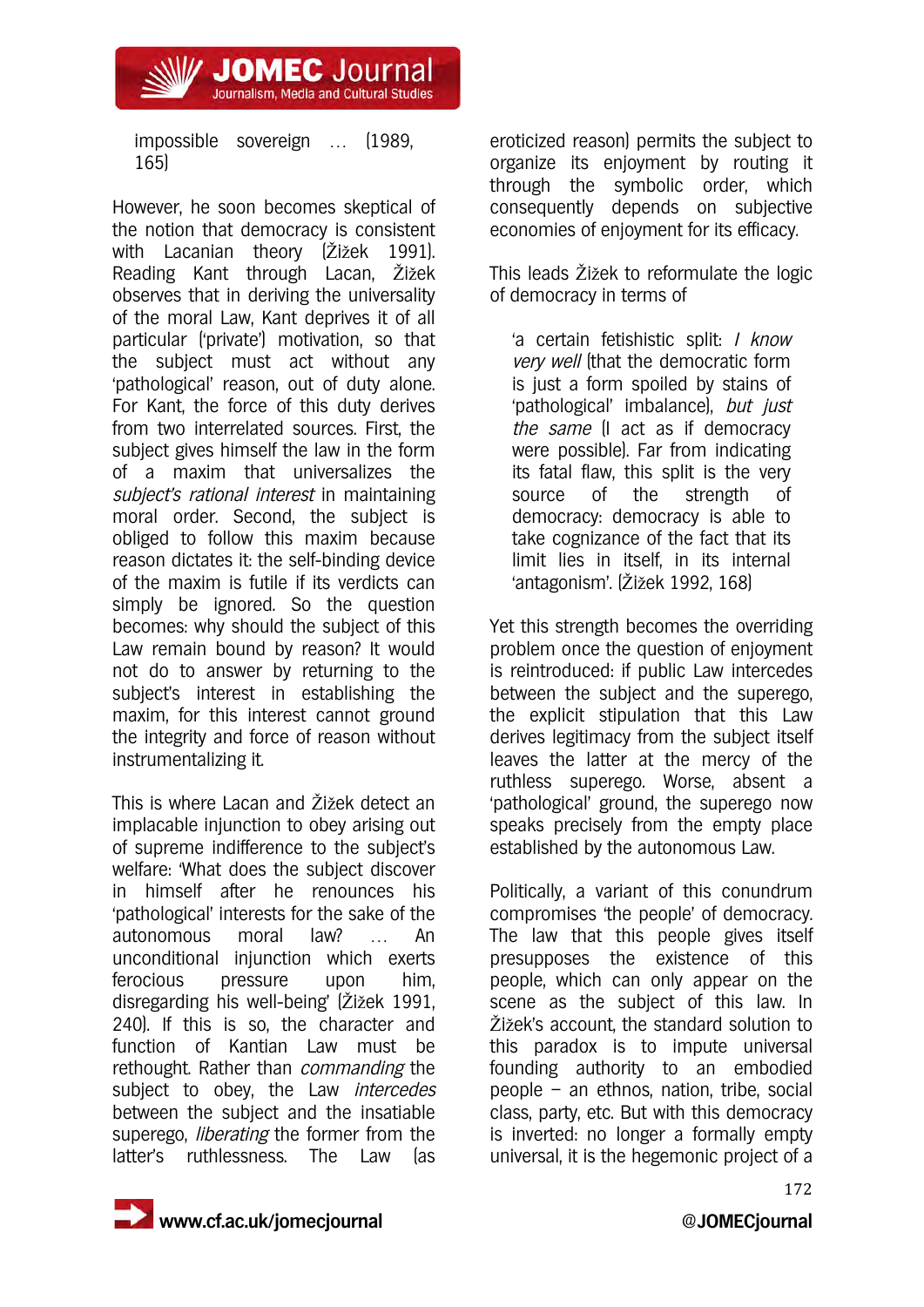

determinate group. The only alternative is to maintain the empty place of power at all costs by preventing anyone from occupying it. Alas, this is the formula for Jacobin terror, which treats any aspirant to authority as ipso facto a traitor to 'the people' (1991, 268). Not without irony, Žižek even defends Hegel's claim that only a monarch could properly resolve this democratic deadlock by occupying, and thereby maintaining as formally empty, the place of power (1991, 269).

Yet Žižek is not arguing that democracy is impossible or inherently dysfunctional. Rather, his point is that this the paradox of 'the people' explains how democracy, in obliterating extramundane authority, comes to preempt politics proper:

Democracy is … not only the 'institutionalization of the lack in the Other' … By institutionalizing the lack, it neutralizes – normalizes – it, so that the inexistence of the big Other … is again suspended: the big Other is again here in the guise of the democratic legitimization/authorization of our acts – in a democracy, my acts are 'covered' as the legitimate acts which carry out the will of the majority. In contrast to this logic, the role of the emancipatory forces is not to passively 'reflect' the opinion of the majority, but to create a new majority. (2008)

This is the point of departure for Jodi Dean, who draws extensively on Žižek to argue that the principle of publicity derived from Kant forms the ideological fulcrum of 'communicative capitalism'. Dean shows 'that democratic politics has been formatted through a dynamic of concealment and disclosure, through a primary opposition between what is

hidden and what is revealed. The fantasy of a public to which democracy appeals and the ideal of publicity at its normative core require the secret as their disavowed basis' (2001, 625). As a consequence, today 'the ideal of a public sphere functions as the ideological support for global technoculture', including practices of surveillance and their analogues (2001, 626).

Following Žižek's dictum that today ideology consists of activities and processes that embody beliefs no one may espouse, Dean explains how 'Practices of concealment and revelation materialize belief in … the public … as precisely that subject from whom secrets are kept and in whom a right to know is embedded'  $(2001, 629)^{5}$ . Beyond sustaining the fiction of 'the public', the practice of exposing official secrets postulates, in order to forestall, the possibility that deliberation and judgment will take place  $-$  if and when sufficient information becomes available. Thus publicity entails more publicity, becoming an end in itself and capturing citizens in a circuit of enjoyment derived from endlessly repeated acts of disclosure, forever deferring the promised gratification of collective judgment, decision, and action. As Dean puts it, the principle of publicity

holds open the possibility that the judging public will judge correctly, the possibility in which the believing public needs to believe. The secret marks the absence necessary to sustain belief in the public supposed to know. It's that

1



<sup>5</sup> As Michael Schudson (2015) has shown, the right to know is a recent innovation, emerging in the post-war period along with the rise of the mass media.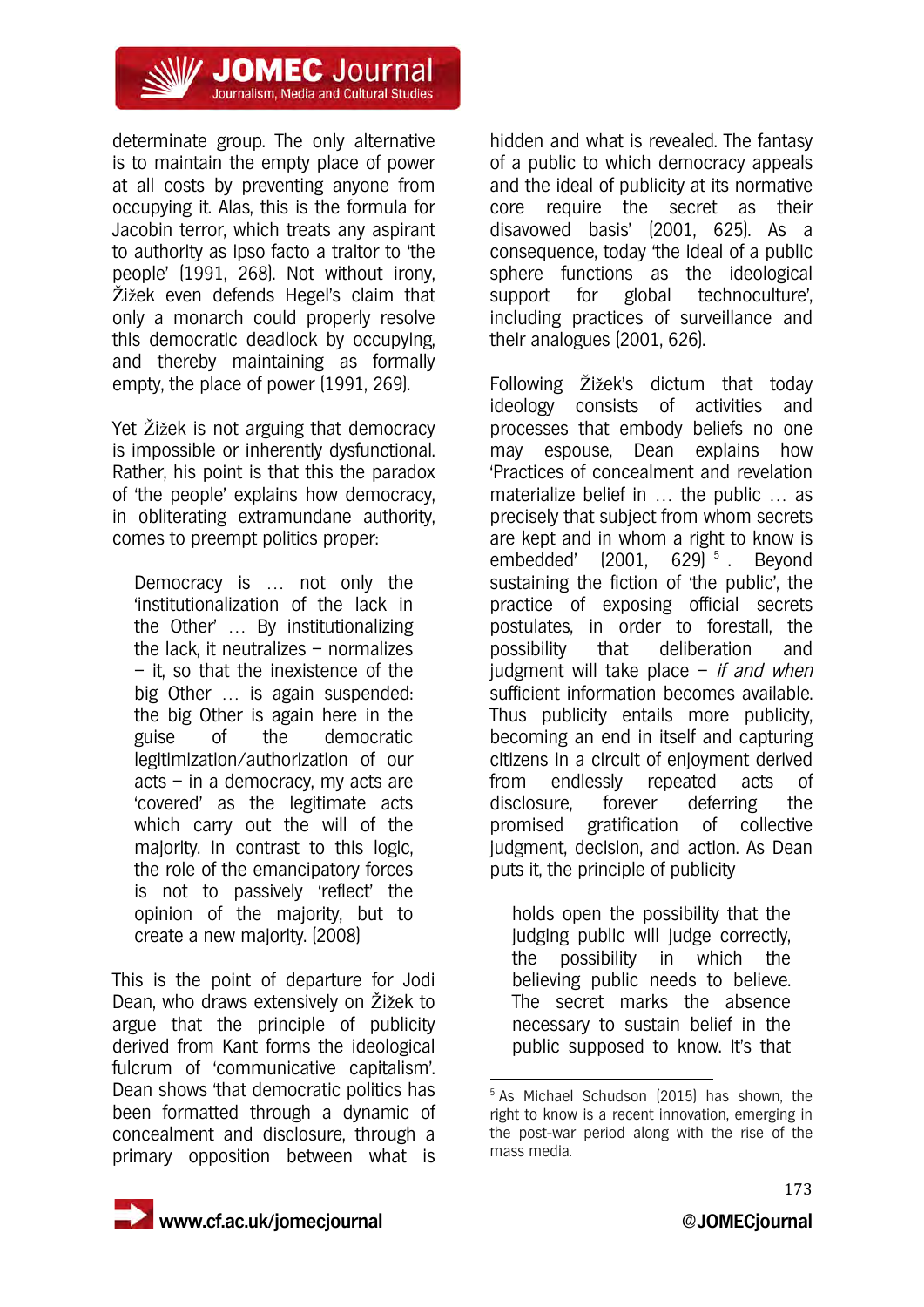

missing information warranting the rightness of the opinion of the public tribunal. Once they have the information, the truth, their judgment will embody the certainty they already have. (2001, 631)

Accordingly, 'Publicity, in realizing or materializing itself in the practices of contemporary technoculture, negates itself' (2001, 628). Meanwhile, the implicitly cynical ideal of publicity gives technoculture its specific shape as its 'emphases on autonomy and transparency lead to precisely that 'system of distrust' or suspicious subjectivity' that defines liberalism's conception of power as an empty place, to be occupied only precariously (2001, 638).

Insofar as Dean follows Žižek, her demonstration that publicity subverts rather than fulfills the promise of democracy stands in stark contrast to Žižek's own endorsement of the whistleblowers as 'spies for the people'. How, then, do we understand the manifest conflict between these two Žižeks, the one for whom the disclosure of secrets embodies the public use of reason by negating the very principle of secrecy, and the one for whom publicity is what preempts democracy, forestalling the public use of reason it is supposed to enact? Or, what does the emergence of this antinomy within the logic of publicity and its materialization in surveillance on the one hand and whistleblowing on the other tell us about the predicament democracy confronts when it stakes itself on the principle of supervision?

### **The Paradox of Democratic Transparency**

Dean's answer derives from Žižek's thesis concerning the decline of symbolic efficiency, which she depicts as an effect of the investment in publicity. In Žižek's account, reflexive modernity facilitates the collapse of ('paternal') symbolic authority whose prohibition sustains subjectivity and social bonds. The result is

a fundamental uncertainty in our relation to our world. We aren't sure what will happen; we can only speak about probabilities … Likewise, we aren't sure whom to rely on, who has the best data or the most impressive credentials. Arguments or authorities persuasive in one context can have no weight in another one – primarily because there are lots of different kinds of authorization. … There isn't an automatic connection or coordination among contexts. (Dean 2002, 131–2)

It follows that 'expanded communication fails to address techno-culture's demands and uncertainties because it intensifies them' (Dean 2002, 130). Ritualized public deflation of symbolic authority produces paranoid fantasies of hidden conspiracies that must be exposed again and again, in a selfperpetuating feedback loop indistinguishable from the principle of publicity.

Lacan himself famously foresaw the consequences of this 'liberalization', rebuking the activists of May '68: 'What you aspire to as revolutionaries is a master. You will get one' (1991, 207). In place of a master signifier invested with

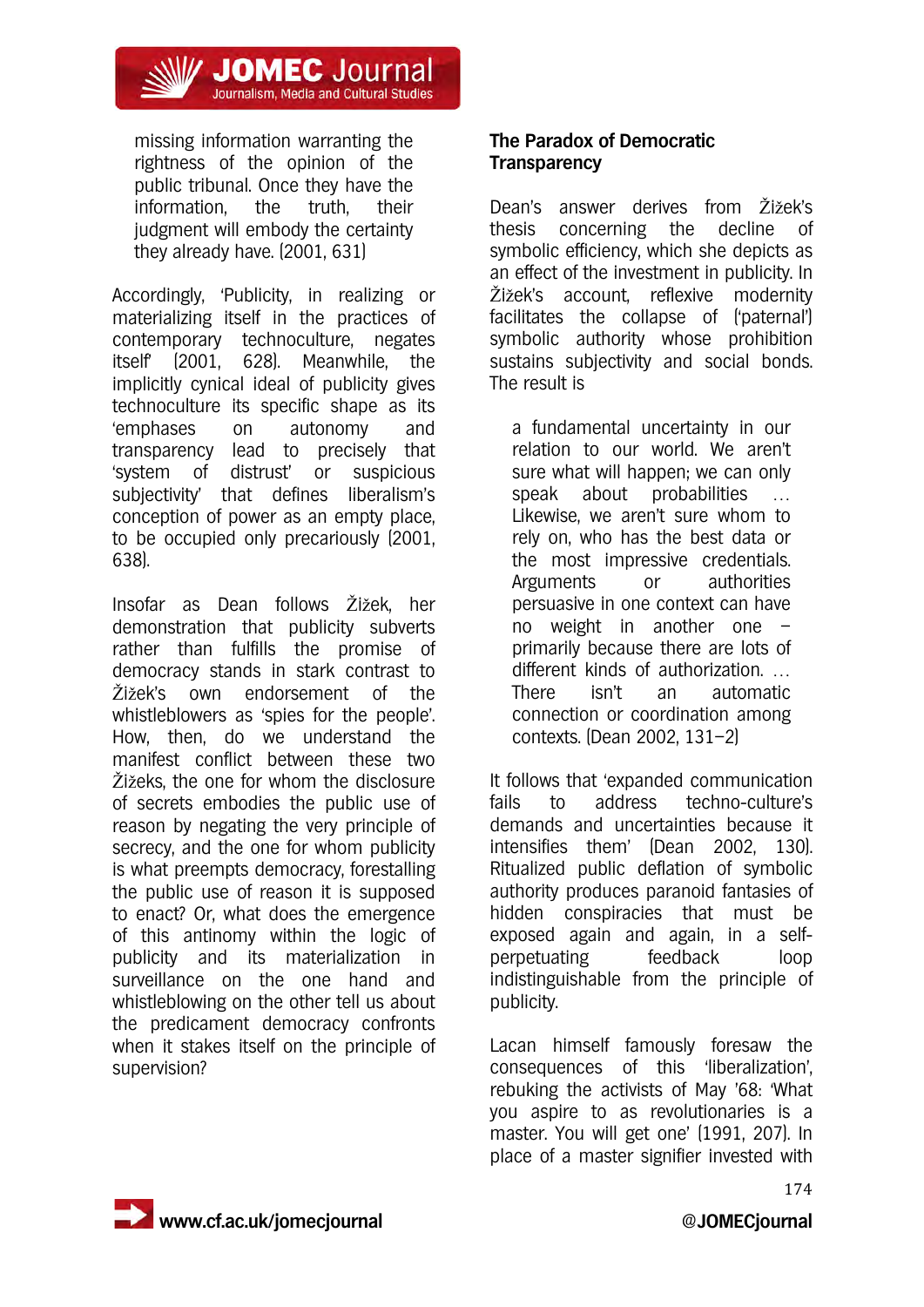

authority and undergirded by Truth, Lacan envisions the rise of University discourse, a social logic wherein subjects are addressed by expert knowledge that presents itself falsely as devoid of normative authority, enjoining the subject to 'decide for herself' without the aid of generally binding criteria. Consequently, with 'the collapse of the big Other … there is authority, but the subject is a remainder; … authority is not subjectivized' (Dean 2006, 85). With this, the fiction of Big Brother characteristic of the Master's discourse is replaced by that of 'Little Brothers' – experts and functionaries charged with developing empirical knowledge, procedural rules and ethical guidelines to orient institutional and individual decision-making. The rationale underpinning the proliferation of Little Brothers is the nonexistence of a compelling symbolic Law governing social life.

Still closely following Žižek, Dean explicitly identifies the rule of Little Brothers with proliferating surveillance: 'Big Brother may not be watching, but Little Brothers are. Surveilling our transactions and disseminating our secrets, a global network of Little Brothers trades in information. … Little Brothers represent themselves as all of us, for all of us' (2002, 79). She recalls Žižek's example of Bill Gates, who

is not only no longer the patriarchal Father-Master, he is also no longer the corporate Big Brother … he is, rather, a kind of little brother: his very ordinariness functions as the indication of its opposite … that … can no longer be rendered in public in the guise of some symbolic title. (Žižek 1999, 347)

Gates's 'Power rests not on secrecy but on ubiquity  $-$  it can't be avoided; it's everywhere' (Dean 2002, 82). It does not fear publicity but thrives on it. Indeed, 'the era of Little Brothers … emerges through ... an attack on Big Brother' (2002, 83), suggesting that the decline of symbolic efficiency is not simply a historical transformation but a rhetorical project or discursive production.

Dean's incisive reconstruction and critique of the principle of publicity through Žižek's account of the decline of symbolic efficiency makes it tempting to see recourse to the public use of reason as a nostalgic effort to revive the fiction of the big Other. If 'the People' requires the specter of self-serving contenders for the empty place of power, the national security state is an ideal candidate for the job. No doubt Dean would concur that the appeal to transparency  $-$  'spying for the people'  $-$  is all but destined to serve the democratic fantasy that operates precisely by precluding the political transformation it purports to enact. Everything goes on as it has; 'the people' have been duly informed and can now register their moral outrage and sober critical analysis in the digital public sphere. In a bitter irony no scholar of the attention economy should fail to grasp, 'spying for the people' vitiates democracy by performing publicity.

Yet such a judgment would obscure a still more insidious process at work. The problem surveillance figures in its public guise is not reducible to that of the decline of symbolic efficiency and the self-subversion of democracy. Beyond either of these, at stake is the decoupling and transformation of operational knowledge and the symbolic order catalyzed by the conjunction of

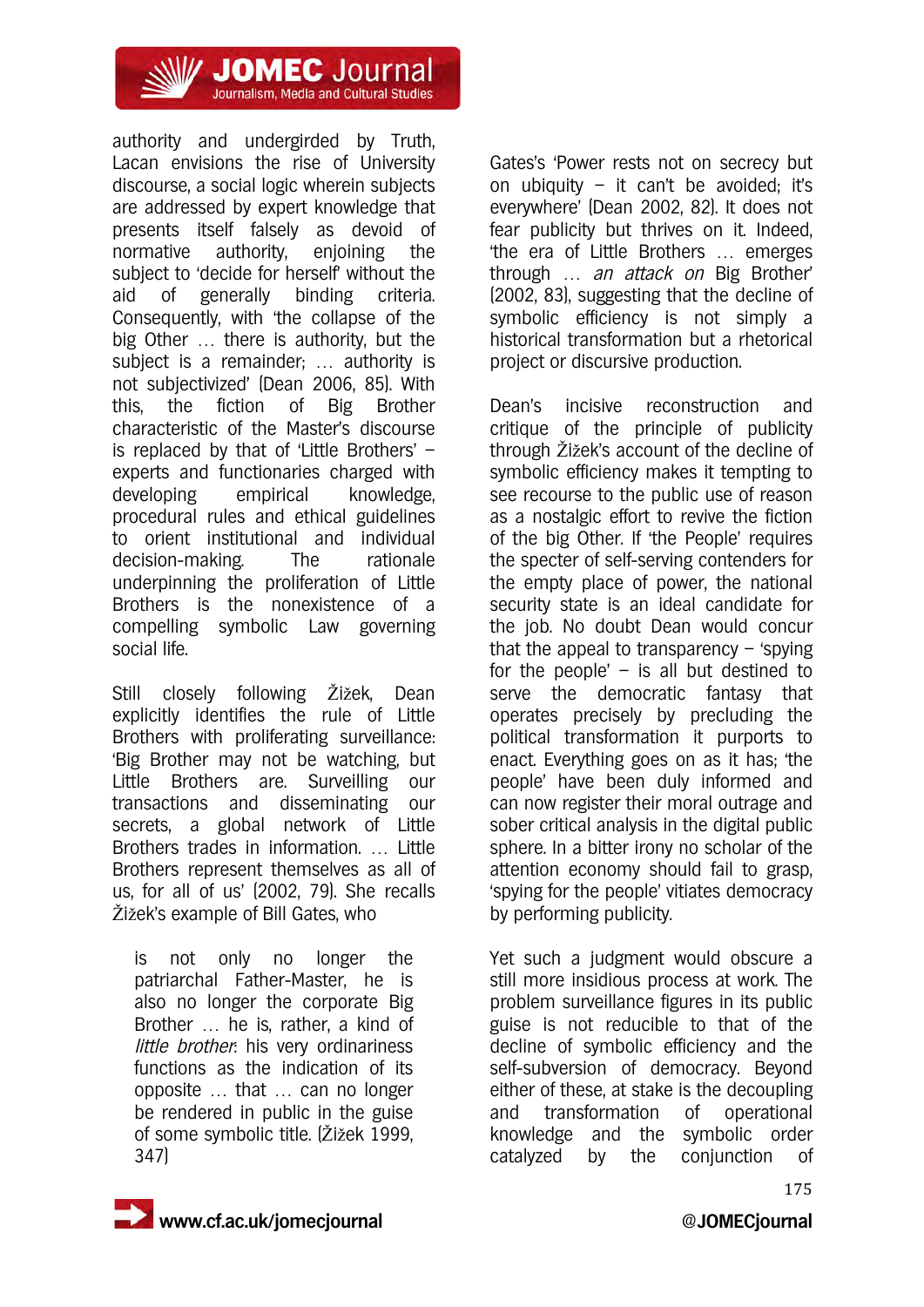

ubiquitous surveillance, Big Data and algorithmic techniques. Put differently, it is not symbolic efficiency but its putative  $decline -$  that is, the cynical, interpassive logic of 'knowingness' (Andrejevic 2013) – that now emerges as the 'lost object' to which 'spying for the people' responds.

Recall that Dean understands surveillance technology as embodying, rather than inaugurating, the overlap between the norm of publicity and the decline of symbolic efficiency:

New technologies have virtually eliminated the barrier to the realization of the public sphere. In the networks of mediated technoculture … The demand to know … extends throughout the social as the compulsion to search, find, and link exteriorizes belief in technologies of dissemination and surveillance … (2001, 640)

This realization and intensification of the publicity principle provokes a crisis, since

The endless exposure of ever more secrets, the continued circulation of critical reflection, hails each as an expert entitled to know, even as it undermines any sense that anyone knows anything at all. Precisely because each is an expert, no one believes in the expert opinion of anyone else. Everybody has to find out for themselves. (2001, 643)

Less polemically, Niklas Luhmann depicts this phenomenon as the operationalization of reflexivity, whereby social systems function by submitting their own programming to routinized scrutiny in order to identify the blind

spots it inevitably generates. As a result, such systems function by 'exposing' the cognitive deficits produced by their own operational distinctions, continually marking the *unity* of cognition with such deficits.<sup>6</sup> Hence the University discourse of reflexive modernity posits knowledge as the ongoing, functional (re)production of its own limits, and thus axiomatically lacking normative authority. Hence the mundane operation of reflexive systems is now often indistinguishable from endlessly recurring system failure.<sup>7</sup>

This paradox entails that the production of knowledge is *in itself* the assertion of lack, as well as its converse. Systemic reflexivity uncouples knowledge from normativity, rendering each functionally contingent. As a result, not only is everyone entitled – or enjoined – to know or to have an opinion; knowledge comes into view in the guise of opinion, partial and undermined in advance,

<u>.</u> <sup>6</sup> This productive coincidence of knowledge with its own incompleteness is precisely what Foucault identified as the guiding principle of liberal political economy, whose paradigmatic topos is the impossibility of sovereign knowledge. The political principle of supervision over the empty place of power has its counterpart in market theory: 'Kant…had to tell man that he cannot know the totality of the world. Well, some decades earlier, political economy had told the sovereign: Not even you can know the totality of the economic process. There is no sovereign in economics. There is no economic sovereign'' (Foucault 2008, 283).

 $7$  That is, the effective operation of reflexive systems positions authoritative determinacy as a functional criterion of discrimination. Such systems 'recognize' or specify cognitive deficits by reference to this criterion. The aim is never to eliminate the deficits but to carry out new operations in response to them. In this sense, reflexive systems are governed by the Lacanian logic of drive: each operation is designed to 'miss' what appears to be its 'aim', but this appearance should not deceive us – the aim is the operation itself.

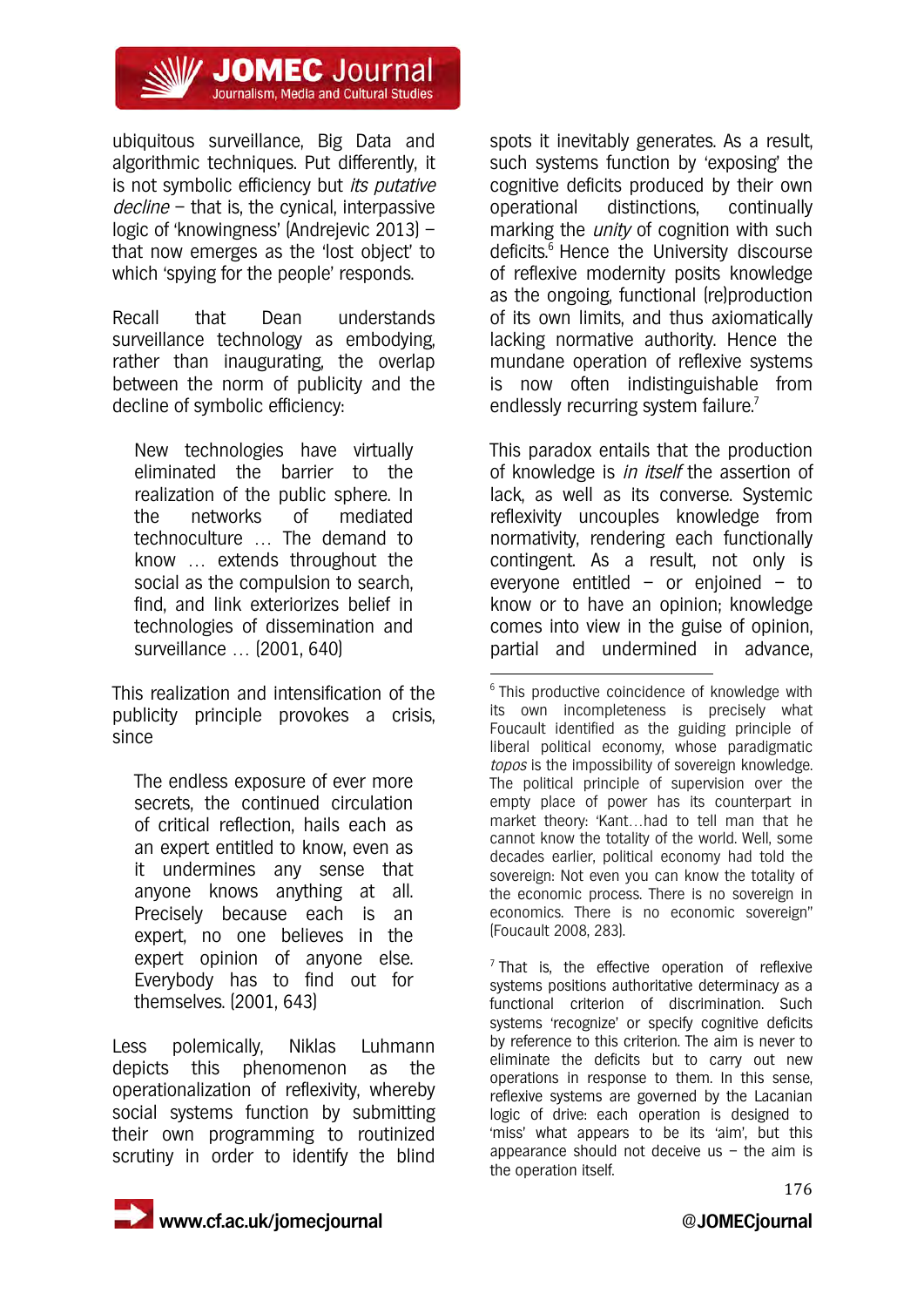

declaring its own incapacity in the intentional structure of its form. Moreover, this renunciation of normative authority is precisely the source of knowledge's legitimacy. It counts as knowledge precisely to the degree that it disavows any claim to authorize, ratify or compel a course of action, and the moment it is marshaled on behalf of concrete policy initiatives, it ceases to appear as knowledge altogether.

Crucially, however, the anxiety-producing short-circuit Žižek identifies with cynical reason remains a resolutely symbolic operation. Cynicism presupposes a semiotic/rhetorical articulation between knowledge and authority that it promises, undercuts, defers, eroticizes, transgresses, denounces, etc. By contrast, the anxiety surrounding algorithmic dataveillance is that the form of knowledge it claims to produce is no longer supposed to be symbolic at all. If so, the problem is more than the adequacy or legitimacy of what either Big Brother or Little Brothers can be imagined to know or demand; it is that neither is pertinent even to our normatively cynical relationship with it.

### **Prohibiting the Impossible**

If pervasive social reflexivity mandates cynical and/or paranoid economies of enjoyment organized around endless rearticulations of knowledge and authority, algorithmic dataveillance threatens to abolish such economies altogether. This becomes evident in the symptomatic contradiction between the prevailing concerns about the consequences of surveillance. In his Delo interview, Assange explains that

The agencies whose activities we disclose can only thrive in shadow, they are like creepy and sleazy beetles which start to run around in panic when the stone which was shielding them from the daylight is torn away. This is why our revelations weakened their authority. Once their acts are rendered public, we no longer really fear them, we all of a sudden see them in their misery and vain arrogance mixed with stupidity. … They are definitely not real life James Bonds. More a vast number of sickly office workers dreaming about their next holiday.

One cannot fail to detect Assange's pleasure in humiliating these impotent spies – a pleasure that for Žižek defines contemporary ideology, wherein 'the superficial cynicism of Western individuals conceals subjects' unconscious, conformist identifications with the existing order, actually supported by the enjoyment we take in pointing out the corruption and incompetence of our leaders, bosses and bureaucrats' (Sharpe & Boucher 2010, 98). This is precisely the enjoyment animating Assange's critique of Little Brothers, fueling the gleeful drive to 'make things public'. Invoking Arendt, he goes on to affirm that today the banality of evil resides in bureaucratic stupidity and perverse institutional outcomes, rather than malign intentions. Thus the ultimate incapacity of the surveillance apparatus inheres in its very activity: the security project as such is absurd; it cannot succeed; it is self-defeating; and its threat lies chiefly in its obscurity and misprision.

Notice that, despite Žižek's depiction of the whistleblowers' acts as conduits for

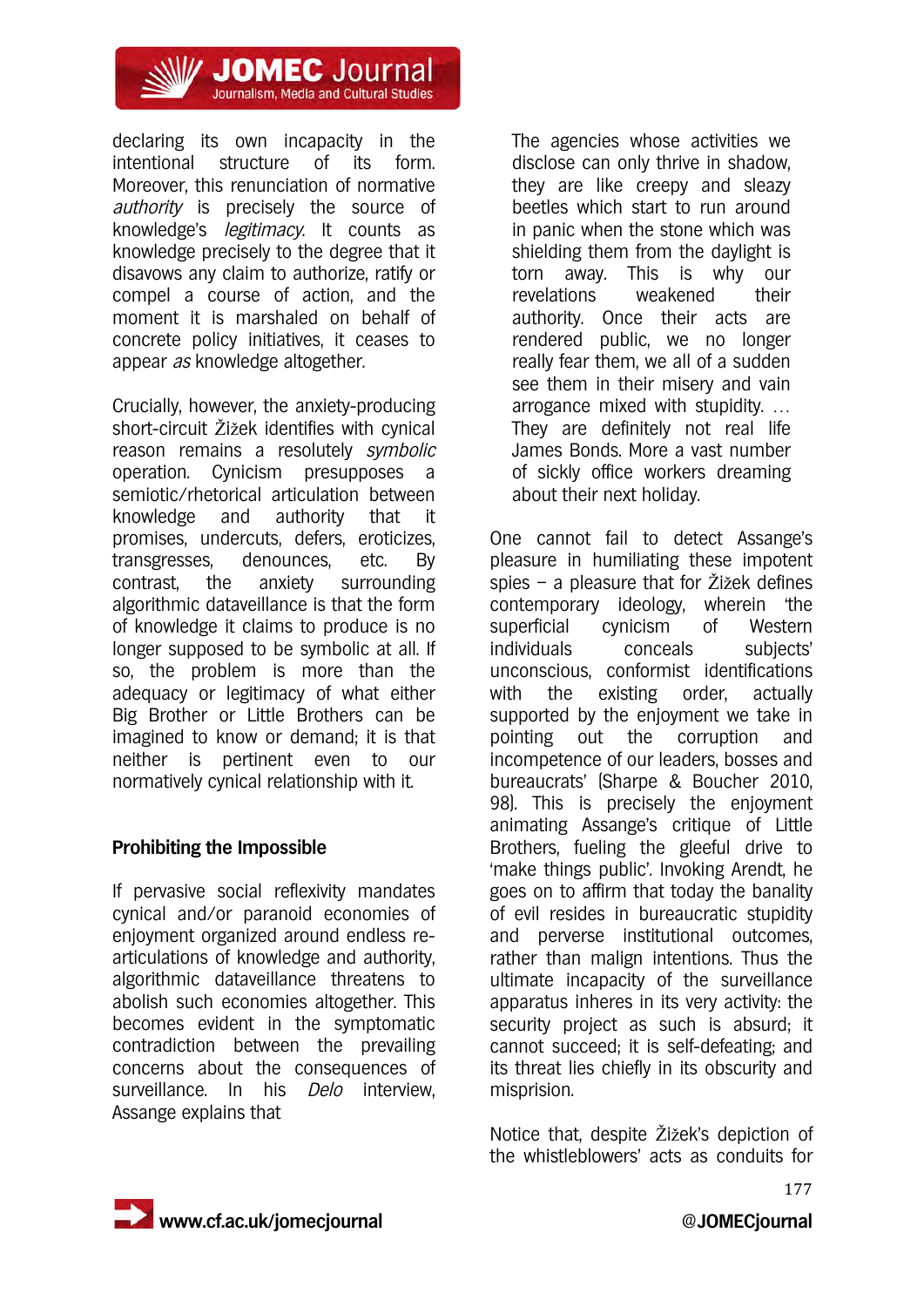

public reason, Assange's primary claim is not that 'the public' will be able to use the leaked information to supervise, debate, judge, direct, or impede the actions of the authorities (whom he hardly regards as 'our' representatives possessing the requisite symbolic status). Instead, the true force of the revelations is that they expose not power but  $impotence - a$  lack concealed by secrecy. Nor is this impotence reducible to a legitimacy gap resulting from the cynical hypocrisy of their behavior. After all, they are 'just like us'  $-$  ordinary functionaries in a massive, clumsy bureaucracy who display no distinguishing feature that might legitimize their access to the levers of power. Yet what surprised Assange most 'was the blindness and ignorance of the average personnel in the US intelligence, diplomatic and defense establishment. … they are so obviously unable to draw a coherent global picture from the billions of data they collect'.

What, then, is the source of his disgust  $$ that 'they' are illicitly watching, or that 'they' lack the capacity to make sense of what they see? For an anarcholibertarian like Assange, it is surely the latter: someone *must* be watching, working tirelessly to occupy the empty place of power. But if watching yields no knowledge, then it poses no threat – and therefore puts in jeopardy the very principle of freedom arrogated to the collection of individuals he calls 'the people'. On its own, the 'discovery' of stupidity or incompetence should hardly be surprising; it reassures by confirming the axiom of reflexive modernity pivotal to the structure of fetishistic disavowal: 'I know very well that those in power are effete minions just like me, but nevertheless I must keep my secrets from them'. Clearly a more vexing

possibility disturbs Assange: it is not only or primarily for reasons of incompetence that no coherent global picture has emerged, nor even because such a picture is impossible – both are defining postulates of cynical reason.

In reprising this paradigmatic ideological gesture, then, whistleblowers demand that the NSA be prohibited from doing what they triumphantly demonstrate it cannot do – a gesture that Žižek himself repeats, and one entirely consistent with explicit official justifications of dataveillance. Likewise, the kettle logic of this demand pervades the critical literature on surveillance and Big Data, up to and including most 'post-panoptic' approaches predicated on displacing the conceptual priority of the citizen-subject in favor of a focus on ubiquitous control strategies deployed across distributed populations and spaces of agency. Even here it is common simultaneously to accept and reject the claims made on behalf of algorithmic dataveillance, so that extraordinary power is attributed to the apparatus even as it is dismissed as futile.

To take an apposite example, Kate Crawford (2014) identifies what she calls 'surveillant anxiety  $-$  the fear that all the data we are shedding every day is too revealing of our intimate selves but may also misrepresent us'. To this she juxtaposes its 'conjoined twin' – the 'anxiety of the surveillers … that no matter how much data they have, it is always incomplete, and the sheer volume can overwhelm the critical signals in a fog of correlations'. Indeed, she asserts that this is 'why Snowden's revelations are so startling: they make it possible for us to see the often-obscured concerns of the intelligence agencies'. Like Assange, she thus performs a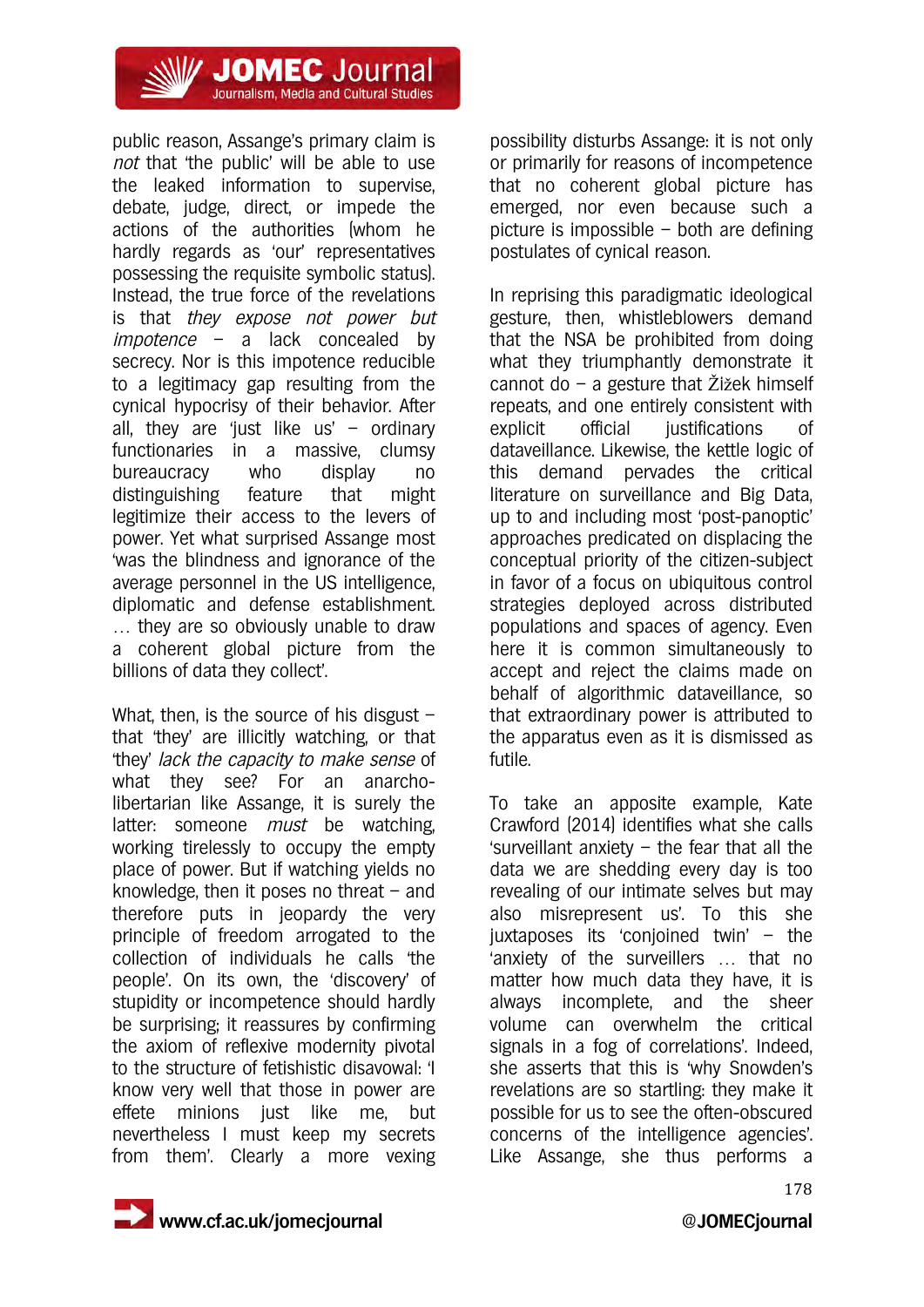

parody of the very hermeneutic crisis she is depicting: now, it is the failure to know that is the true secret being concealed from the ostensible objects of knowledge and control.

But if data collection systematically defers the knowledge it seems to promise, then this promise itself must be interrogated. What if 'The current mythology of big data' is not 'that with more data comes greater accuracy and truth'? Certainly, Big Data evangelists have consistently claimed something entirely different. In a gesture typical of Big Data's proponents, David Weinberger (2016) argues that, among other things, knowledge is rapidly becoming intrinsically fragmented, distributed across dynamic networks in such a way that it would cease to function as knowledge at all if forced into legacy forms predicated on integration and representation. Distributed, networked and supersized, data becomes useful and actionable on condition that it does not become knowledge in the conventional sense:

As the rules of behavior become more complex, we lose that sense, which may be illusory in any case. … We can model these and perhaps know how they work without *understanding* them. They are so complex that only our artificial brains can manage the amount of data and the number of interactions involved. (195)

On this account, Big Data analytics disallows the symbolic game that works by vesting knowledge in authority and vice versa  $-$  even if only to deploy this investment cynically by organizing enjoyment around gestures of unmasking and humiliating the impotent

big Other. Such games are neither possible nor effective within the epistemic regime of infoglut.

To be clear, the contention is not that the arguments on behalf of Big Data are credible or its promises viable; it's that critics persistently refuse to engage the arguments entirely, opting instead to ascribe to the advocates views that their arguments explicitly refute. For every Anderson (2008) or Mayer-Schönberger (2013) arguing assiduously that Big Data inaugurates a new epistemic age, there is a Floridi (2012) or Frické (2015) insisting that Big Data is uninformative outside the strictures of scientific epistemology. Never mind that the actual claim is not that Big Data can produce scientific knowledge in its standard form without relying on hypotheses, but precisely that it can generate a functionally equivalent but entirely different form of 'predictive power', so that 'We have a new form of knowing' (Weinberger 2011). And never mind if organizations presumed to be deluded that more data yields accuracy and truth are instead proceeding from the premise that 'the usefulness of big data rests on their steady updatability' (Constantiou & Kallinikos 2014).

What if the fact that 'The risk of being seduced by ghost patterns in data increases with the size of the data sets' (Crawford 2104) is central to the entire project, for better or worse? This axiom is certainly central to Andrejevic's argument, which demonstrates convincingly that the surplus of data  $$ infoglut – is not a problem but a strategy. What looks to Crawford like anxiety  $-$  an NSA PowerPoint slide ostensibly asking, 'What can we, the Little Brothers overwhelmed by data, tell?'  $-$  is the

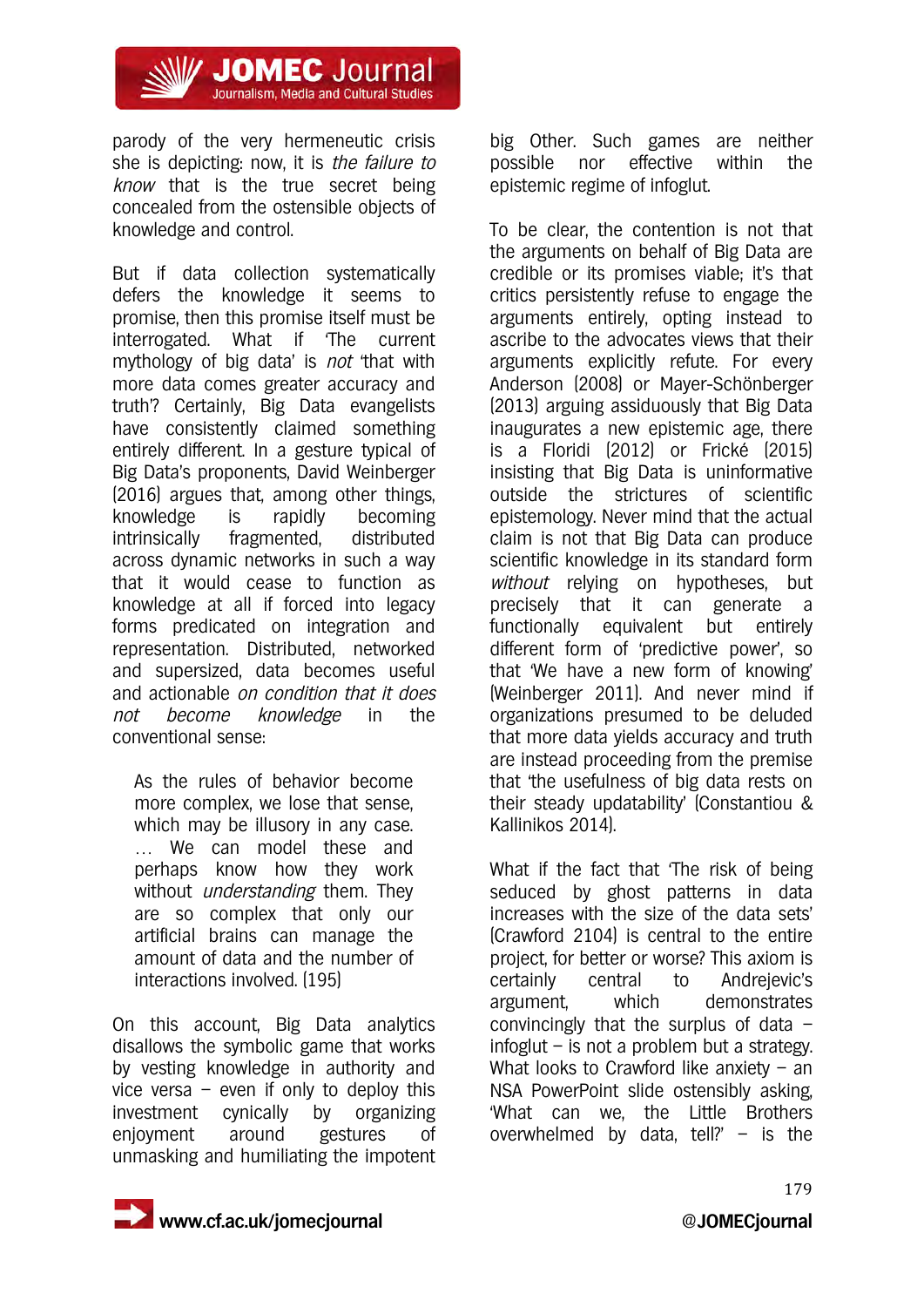**// JOMEC** Journal Journalism, Media and Cultural Studies

operational principle of communicative capitalism.

After all, what emerges in the very act of divulging such an exorbitantly vast archive of documents is that such a comprehensive picture  $-$  the requisite point of departure for collective deliberation postulated by the principle of publicity; or a panoptic snapshot of security threats  $-$  cannot be the goal. The massive aggregation of data presupposes the impossibility of understanding and interpretation; there could be no hermeneutics, suspicious or otherwise, capable of conferring upon it the structure of a text  $-$  even an unbounded and irreducibly contested one. This is why Snowden's decision to release the documents through the journalistic filter cannot fully be explained in terms of his avowed wish to comply with the strictures of national security and the norms of publicity. The decisive function assigned to this filter consists in its presumed capacity to 'read' the documents, to transform them into both evidence of official transgression and into a more or less coherent text capable of ascribing both cognitive and strategic competence to the state. Greenwald, Poitras, Gellman, et al. become Snowden's agents in the project of endowing the national security apparatus with a grounding in discursive logic that his trove of documents declares obsolete. Their assigned task is to render legible a database whose very existence and form make acts of reading superfluous  $-$  and with them, the entire notion that social life is predicated on symbolic activity. Searching for understanding and normative meaning in those documents entails submitting them to a procedure that Big Data aims – however inanely – to supersede (Anderson 2008). Beyond salvaging the

fiction of a big Other from its long decline facilitated by the public use of reason, it is in this precise sense that we should understand 'spying for the people', namely, as the activity of recuperating 'cynical' symbolic operations purportedly deposed by algorithms and Big Data.

If algorithmic dataveillance proclaims the end of the 'hermeneutic' model of the symbolic as the matrix of sociality, it signals a far more serious challenge than the decline of symbolic authority and the rise of cynical reason, which remain predicated on this model. Where symbolic Law institutes a prohibition that establishes a range of possible economies of enjoyment, algorithmic dataveillance renounces the normative proposition in favor of statistically emergent contingencies. Where prohibition yields suspicion of the deviant, dataveillance values the insights generated by departures from statistical uniformity. Where symbolic knowledge entails attributing, understanding and addressing structures of motivation, dataveillance abandons causality in favor of correlations. Where knowledge serves to establish authority and underpins judgment, dataveillance claims neither; its value is intrinsically speculative, derived from a stochastic range of possible transformations across multiple contexts. In fact, the performative capacity of algorithmic dataveillance is proportionate to the indeterminacy and deferral of its value as information.

Some, such as Haggerty, Massumi, Amoore, Bauman, and others, have laid out an alternative approach that seeks to break with the 'representationalist' premises underlying most critiques of dataveillance. But even these remain wedded to a hierarchical model that

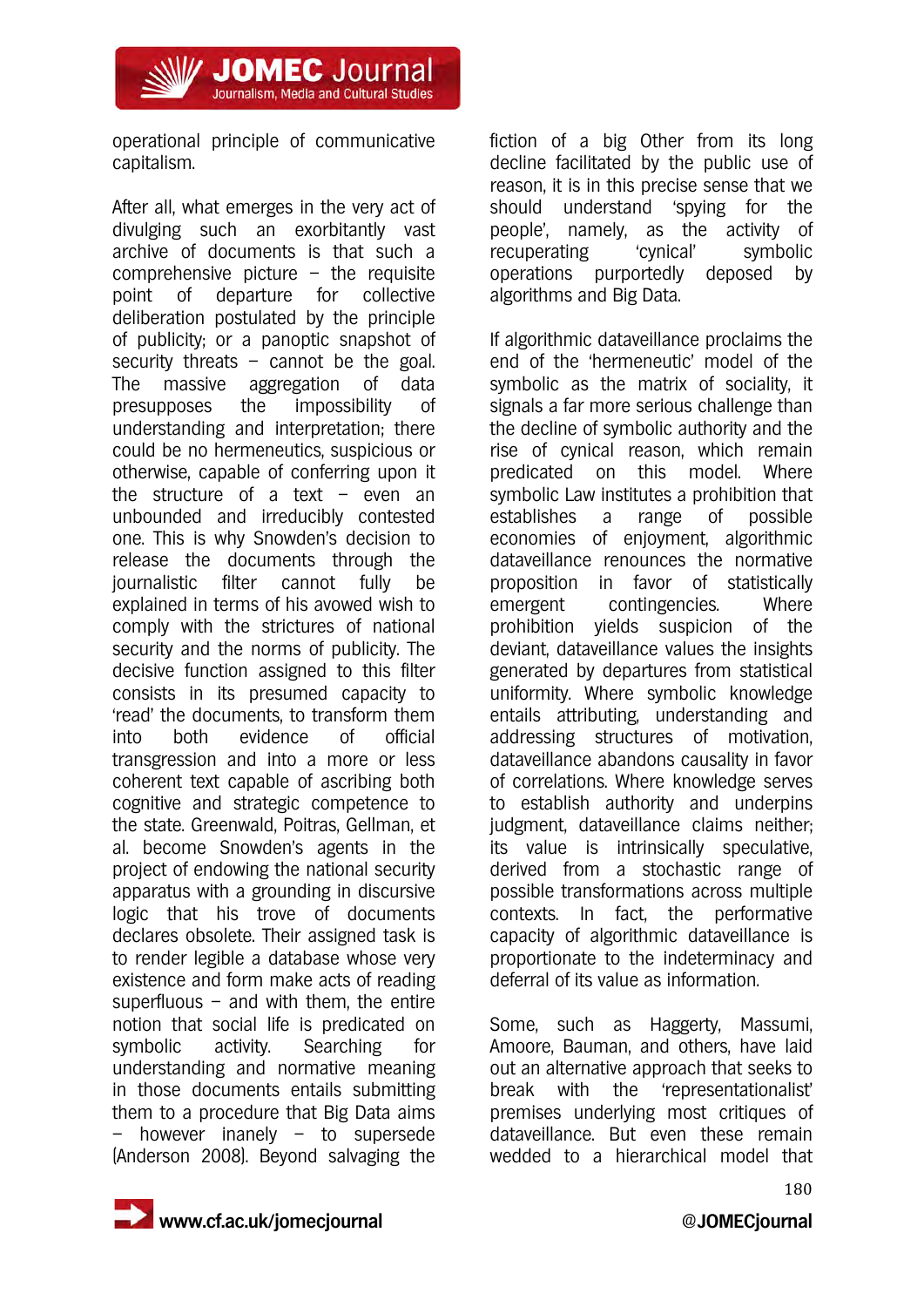**/ JOMEC** Journal Journalism, Media and Cultural Studies

ascribes epistemological and agentive privilege to what amount to Little Brothers. David Lyon, among the most astute scholars of surveillance, observes in relation to the Snowden revelations that

Now bulk data are obtained and … aggregated from different sources before determining the full range of their actual and potential uses and mobilizing algorithms and analytics not only to understand a past sequence of events but also to predict and intervene before behaviors, events, and processes are set in train. (2014, 4)

Even as he endorses the standard critique according to which algorithmic dataveillance curtails democratic freedoms, Lyon's own analysis here refutes its underlying premises. Here, knowledge is no longer composed of information governed by understanding. Instead, dataveillance mandates and multiplies indeterminacy, so that action can *take the place* of understanding, on the basis of statistical possibility rather than 'intelligence'. The operational principle precludes grasping 'a past sequence of events' as anything other than a contingent confluence, governed not by causal principles but by emergent correlations among proliferating variables – and thus not governed at all. The ostensible object of knowledge is abolished in advance by means of this recursive form of knowledge. Decisions become self-referential and interminably speculative, as each intervention produces additional variables and correlations to track and analyze.

Likewise, the standard critical claim that 'Raw Data' Is an Oxymoron (Gitelman 2013), because its collection and analysis requires normative assumptions about what counts as data and performatively imposes those assumptions on the social world, overlooks the way data come to be treated as 'raw' by being endowed with indeterminate, speculative value. The form of their eventual utility is not stabilized or prescribed in advance and thus is not governed by prior normative expectations, which may themselves come into view only through algorithmic data processing. As Amoore (2013) demonstrates, Big Data acquires value as information still to come; it is more valuable 'raw' than 'cooked' – that is, outside assimilation as knowledge, confined to ambiguous opacity  $-$  this is essential to its utility.<sup>8</sup>

Exposing hidden motivations behind the data  $9$  is far more reassuring than confronting the implications of this novel, feral form of rawness, insofar as always already 'cooked' data figures algorithmic procedures as fundamentally representational. Hence the operative question is

<u>.</u>

 $9$  And it's worth noting that, ideally at least, Big Data means approaching n=all (hence 'total awareness'), thus obviating the distorting influence of preconceptions as to what counts.



<sup>8</sup> Amoore sees data speculation as a feature of a new logic of sovereignty. Following Massumi (2010), she argues that the speculative character of Big Data creates the conditions for more or less arbitrary decisions, legitimated by the very impossibility of rendering data intelligible. Though sympathetic to this line of argument, I nonetheless contend that even the logic of sovereignty is rendered virtually obsolete by algorithmic correlationism, which promises to bypass the exercise of authority by facilitating forms of intervention that don't register as decisions at all, because they consist in modifying the relative probability of possible events. Against the force of her analysis, Amoore's investment in the category of sovereignty turns her provocative insights into an argument for more democracy.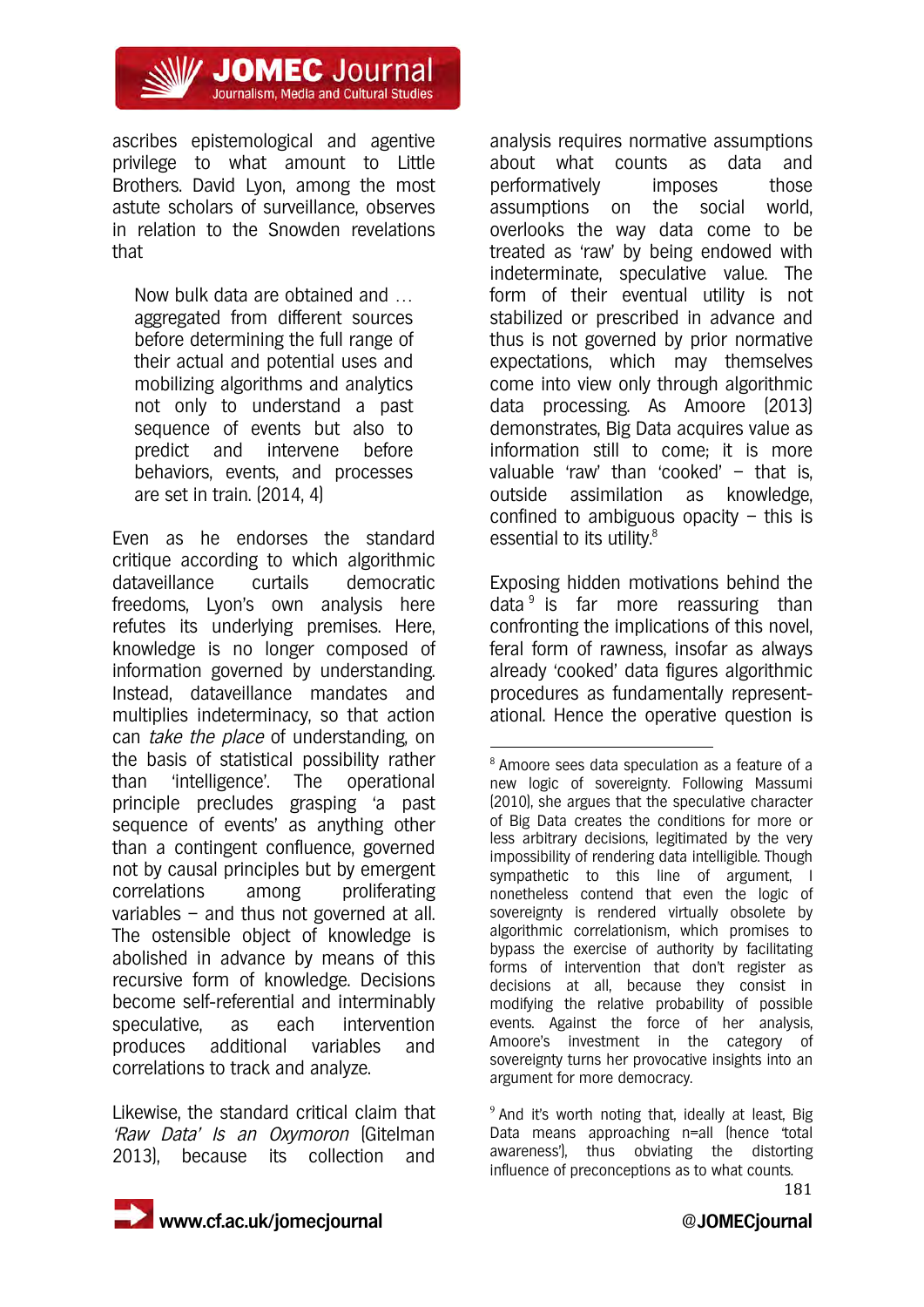

whether the 'right' sorts of meanings will be produced, by whom, and toward what ends. The salient risk is that of misrepresentation, distortion, or false attribution. In this vision of encroaching surveillance, the citizen-subject is precluded from speaking for itself, as itself, in its own words; the data speak her into being through the ventriloquism of the surveillance apparatus. Even the stipulation that 'far from there being an 'all-knowing state, what we have instead is a plethora of partial projects and initiatives that are seeking to harness ICTs in the service of better knowing and governing individuals and populations' (Ruppert 2012, 118) continues to rely on this fantasy. For Lyon, 'These data 'make up' the people in the system purview, in ways that are constantly shifting, fluctuating. In this way, a neo-liberal logic of control fits neatly with the ways that individuals are 'made up' by data' (2014, 6.) In place of Big Brother, we find the incorrigible logic of neoliberal biopolitics; and in place of concrete albeit alienated subjects, we find 'data doubles' that performatively impose on us a predefined set of available options and practical life chances. Yet as soon as we see that these fictional objects function as algorithmic reiterations of social roles, it becomes increasingly difficult to discern the difference between cybernetic control and conventional symbolic power.

Politically and methodologically, this implies that even the most farsighted critiques of techno-culture don't quite suffice. Even when it breaks with panopticism and turns to theories of distributed control and speculative or preemptive intervention, the critical literature on surveillance after Snowden continues to display the kettle logic implicit in Assange's claim to be 'spying for the people', wherein algorithmic dataveillance must be prevented from learning what it cannot know – yet should. This is evident in the line of critique that accepts the claims made on behalf of algorithmic correlationism, arguing that the latter suffers from 'Big Data hubris' (Lazer et al., 2014). Echoing Assange, here the big Other is watching but cannot see, losing sight of both individuals and their enmeshment in collective life (Amoore 2014, 111). Ironically, this amounts less to a defense of democracy than to a call for 'conventional methods', or a return to the primacy of authoritative symbolic knowledge. In other words, whether formulated as a critique of the epistemic excess of algorithmic dataveillance or of its epistemic lack, the demand for democratic supervision – the public use of reason, or 'spying for the people' – functions as a demand for the transgression of symbolic authority that the leaks exposed as superfluous.

### **Symbolic Efficiency after Cynicism?**

To be sure, corporate dataveillance is an insidious form of exploitation, and the operationalization of cynicism so cogently elucidated by Dean and Andrejevic really does immunize entrenched political interests from the force of critical reason. However, the ongoing transformation in the structure of knowledge and its disconnection from authority involve consequences that the categories of transgression, exploitation and cynicism inadvertently occlude. This is because the decline of symbolic efficiency can no longer account for the paranoid fantasy of an intrusive, ubiquitous Other of the Other in the shape of the national security apparatus and its corporate collaborators. Similarly,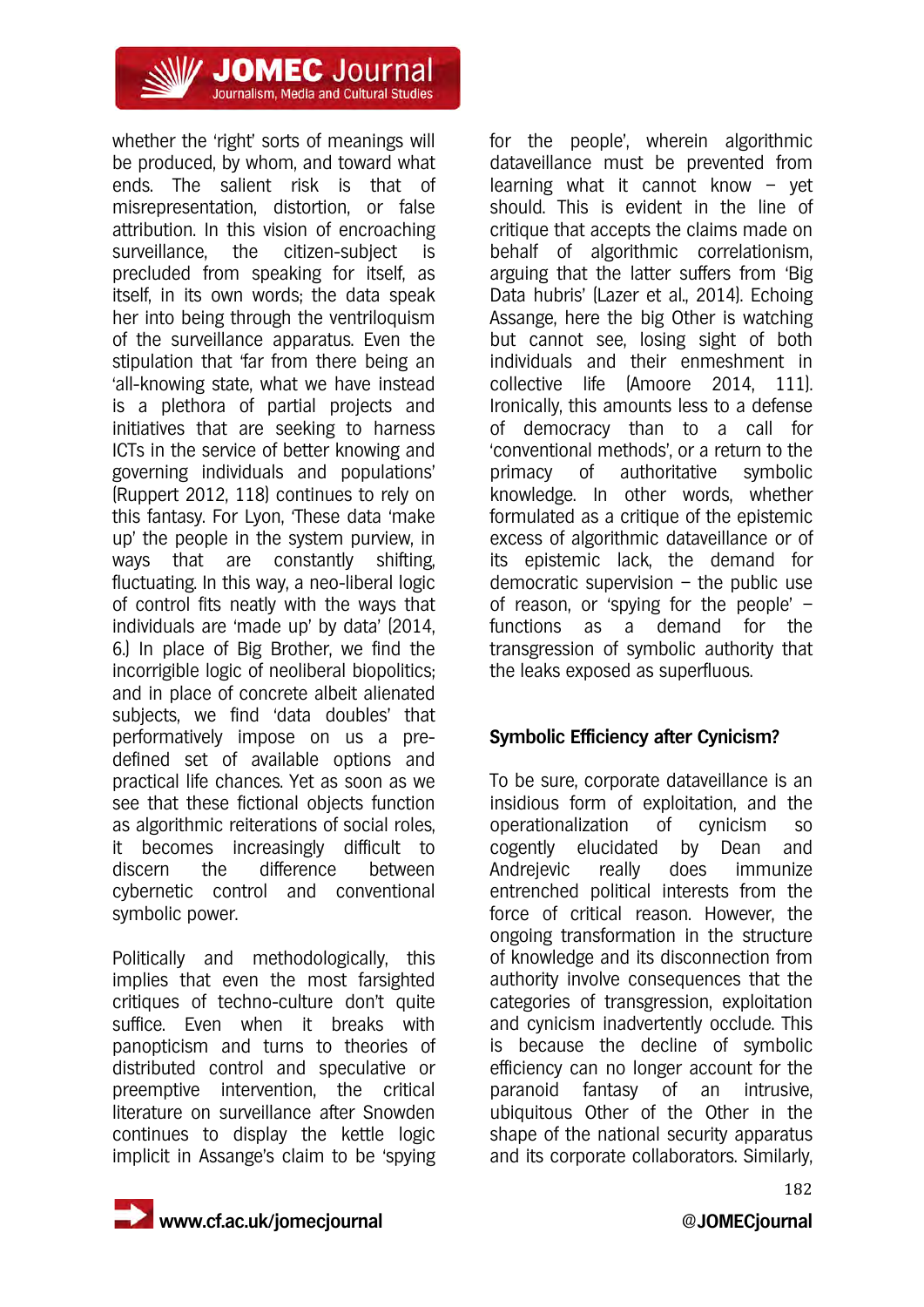

the fact that data always serves some interests at the expense of others is not sufficient to ground efficacious critique of and resistance to dataveillance, since it does not reach the latter's ideological kernel. This kernel is not the myth that data can speak for itself but the declaration that data need never amount to knowledge, because there is nothing to know and no sense in knowing. In public discourse about dataveillance, the possibility most anxiously disavowed is that advocates of dataveillance are telling the truth, so that the symbolic production or attribution of meaning is not even cynically regarded as a ground of social bonds.

This anxiety pervades journalistic attempts to grapple with the Snowden revelations. For example, in the PBS documentary 'United States of Secrets' (2014), the dramatic conflict centers on the incapacity of the people's representatives to serve the public interest. The agents practicing surveillance 'in all good conscience' still cannot know: the data is ever insufficient; there is too much of it; it yields only partial, conflicting information; it resists coherence; it cannot take the place of 'human intelligence' based on relationships. Even their own legal authorization to collect it is concealed from them. And since the programs are classified, insiders who regard their own activity as a transgression of legitimate public authority are nevertheless powerless to impede it. By framing the story in this way, this performance of watchdog journalism delivers the observation of the public's paradoxical impotence as observer: what it knows is precisely that it neither knows nor is able to confer legitimacy.

Moreover, the documentary devotes considerable diegetic time to bewildered speculation about the excessive yet largely futile efforts by the intelligence apparatus to prevent leaks. Exorbitant threats and aggressive gestures (searches, confiscations, intimidations, interrogations, etc.) leveled against a suspected network of conspirators amount to little beyond pointless financial hardship for a couple of hapless bureaucrats. In fact, the very requirement to maintain secrecy hampers efforts to police it, blocking the intramural flow of information necessary for effective institutional control. Moreover, surveillance is commonly rationalized by direct appeal to non-knowledge, whether by corporate claims that algorithms 'work by themselves', without human intervention, by state claims to anonymize data, or, more radically, by claims that the unimaginable quantity of data collected, precisely because it is effectively comprehensive, tells us nothing, serving only to generate statistical ranges of correlation legible exclusively in algorithmic terms.

One uncanny sequence in the film epitomizes the deadlock at stake. The story concerns California state Senator Liz Figueroa's meeting with Sergei Brin concerning Google's email data mining practices. According to Figueroa, Brin volunteered the so-called Robot Defense, claiming that if Google software bots read user email, extract relevant data for aggregated analysis, and then selfdestruct, user privacy remains intact. The Senator incredulously rejects this interpretation, insisting to Brin, and to the audience, that such a procedure obviously violates privacy. But why? If she is right, then software processing of user data amounts to a form of knowledge that Brin understands as inherently

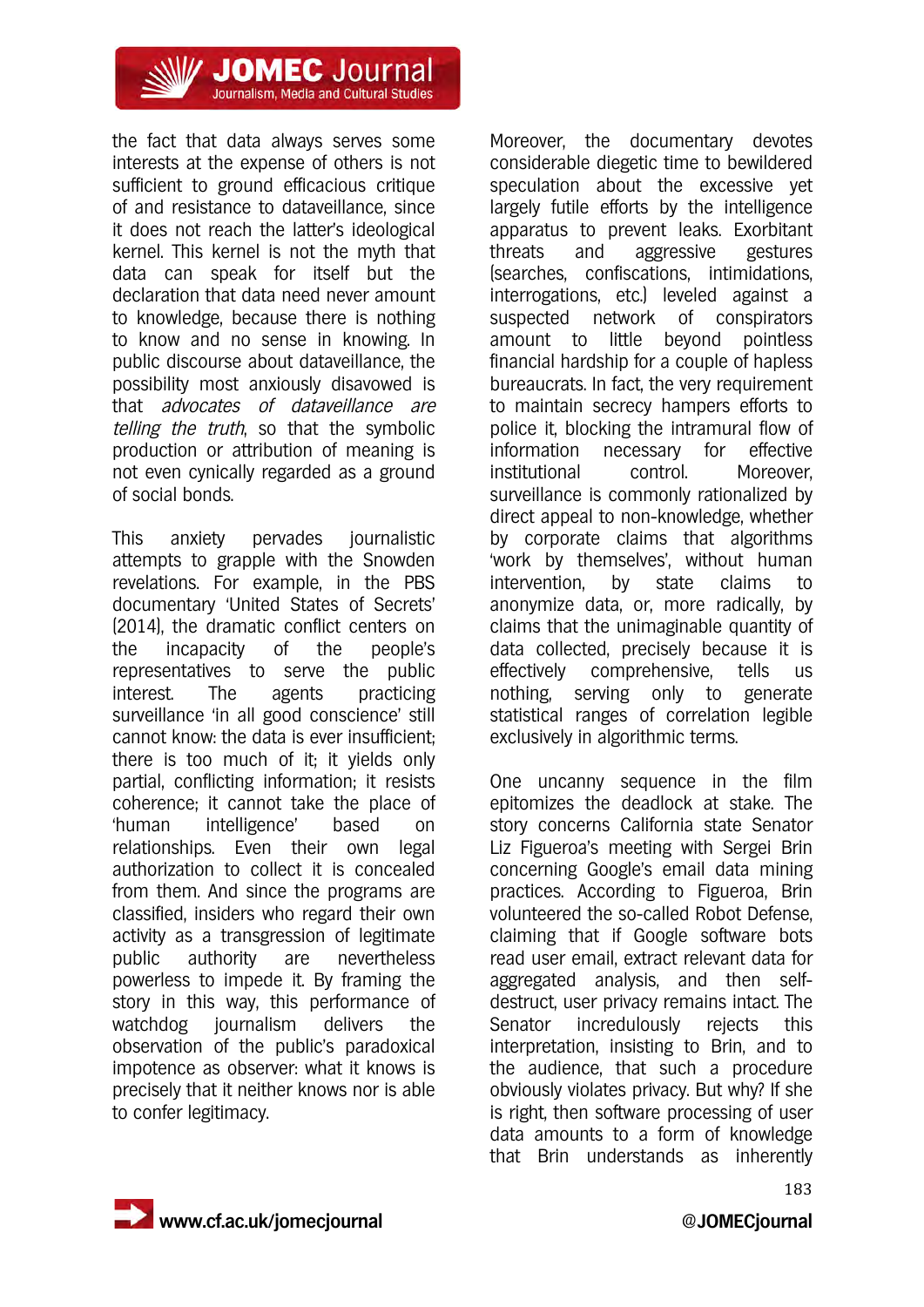

foreclosed. So we are left with two options: either Figueroa is right, and algorithms really do function as the Other of the Other; or Brin is right, and the entire symbolic edifice is simply obsolete. Clearly, Figueroa cannot countenance the latter possibility, preferring to imbue Google bots with the very symbolic capacities they are designed to supersede. Her outraged refusal is uncanny in its incapacity to offer any reasons whatsoever in support of the willful misreading of algorithmic dataveillance. She simply, and urgently, insists that the bots do violate privacy, unable to explain how this is so: 'That robot has read everything. Does that robot know if I'm sad, or if I'm feeling fear, or what's happening? And he looked at me and he said, "Oh no. That robot knows a lot more than that"'.

Brin's point, of course, is that the robot's knowledge is of the wrong sort, which is what Figueroa cannot entertain. Yet this is also the primary justification for state surveillance, offered explicitly in the Obama administration's own claims to be 'spying for the people' and the President's perfunctory appeal to the principle of democratic supervision:

I welcome this debate. And I think it's healthy for our democracy. I think it's a sign of maturity, because probably five years ago, six years ago, we might not have been having this debate. … I think that's good that we're having this discussion. … But I think it's important to recognize that you can't have a hundred percent security and also then have a hundred percent privacy and zero inconvenience. … And the fact that they're under very strict supervision by all three branches of

government and that they do not involve listening to people's phone calls, do not involve reading the emails of U.S. citizens or U.S. residents, absent further action by a federal court, that is entirely consistent with what we would do, for example, in a criminal investigation. (2013)

Obama's reassurance that 'nobody is listening' is surely disingenuous, but it is far more disturbing if taken at face value.10 Here, beyond the risk that the procedures or the data will be misused, that calls will be directly overheard or innocent citizens targeted, or that the dragnet approach contravenes democratic principles, lies the very

<u>.</u>

<sup>&</sup>lt;sup>10</sup> Roger Clarke pointed out some three decades ago that 'rather than individuals themselves, what is monitored is the data that purport to relate to them. As a result there is a significant likelihood of wrong identification' (Clarke 1988, 406). But the correlational logic of dataveillance has since rendered this problem largely irrelevant. This is because today the 'risk' of misidentification is a positive feature of the system, supposed to immunize the NSA from charges of 'spying on American citizens'. It is also what makes web marketing work, since ads are targeted to activity patterns as opposed to discrete values, needs, preferences, psychographic features, etc. that standard advertising uses to sort audiences. Although marketing firms claim that activity is an indicator of interests, it is an indicator supposed to bypass, rather than reflect, consumer preferences. In other words, it is supposed to address our or 'revealed' preferences rather than those identified by interpretive analysis such as surveys, focus groups, psychological studies, etc. Hence the sales pitch and the nightmare scenario for this sort of targeting are one and the same: 'Advertisers know you better than, and before, you do'. The force of this claim lies not in its validity but precisely in its capacity to circumvent or preempt all questions of validity. Algorithmic targeting always hits its mark, because it determines what this mark is in the first place, as well as what counts as 'hitting' it.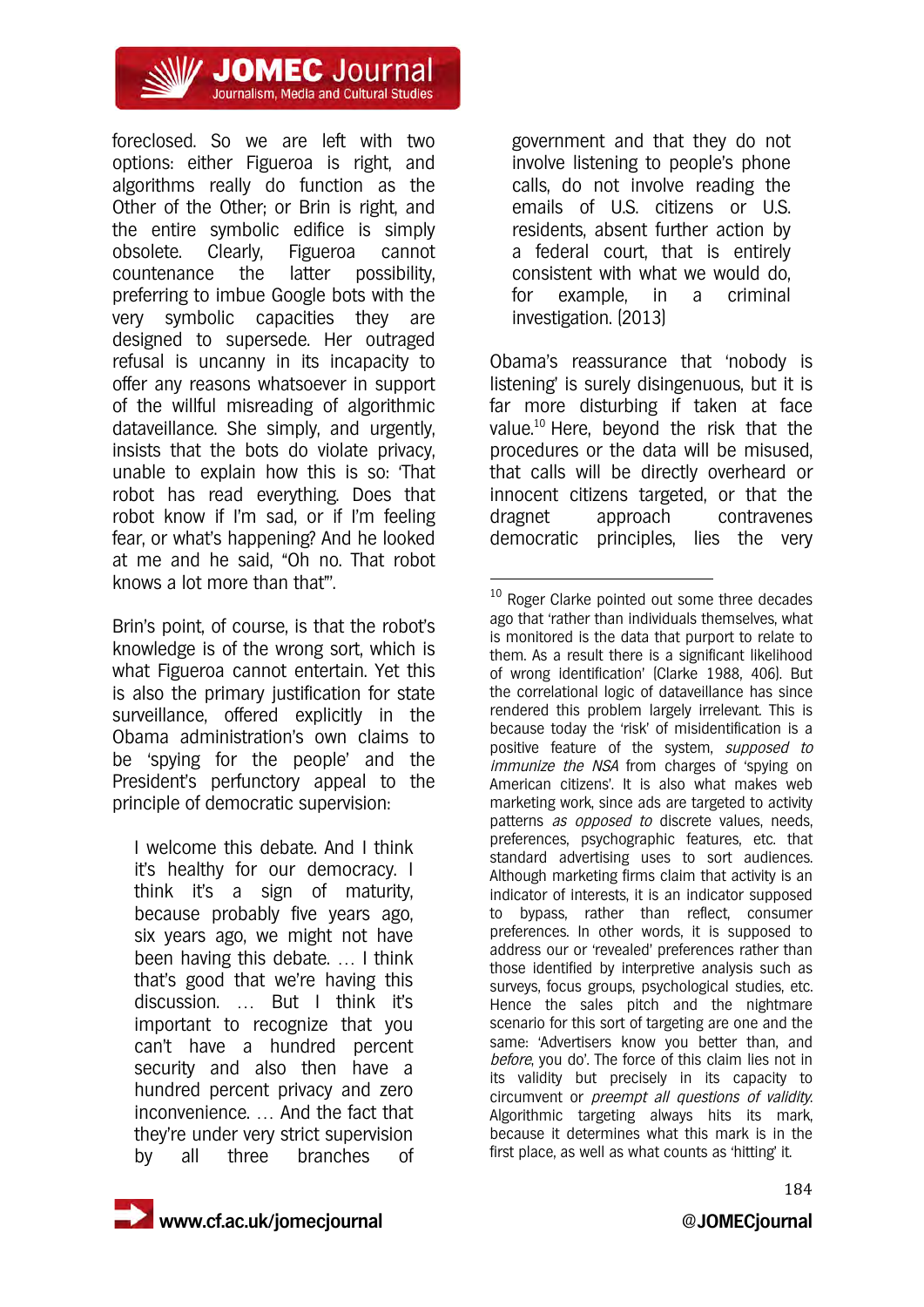

transformation of what the callers themselves regard as communication into an alien form defined by the conjunction of database and algorithm. Neither accessible to nor comprehensible by people at all, this 'communication' does not aim at understanding and thus neither presupposes nor reproduces the rules of the social game, which are expelled beyond the scope of what it means to maintain collective life.

In this regard, dataveillance may seem homologous with Kantian duty: it appears utterly indifferent to the particularity of social bonds and affective investments that make life intelligible, and therefore livable. There are, however, crucial differences. Most obviously, data does not enjoin or even address, opaquely circulating among computational systems or, conversely, appearing tautologically to return our own messages to us in place of responses from an Other. Unlike the sadistic superego, it commands nothing. And rather than generating means of comprehending subjects and relationships, it confronts them with the statistical promiscuity of sociality, which it asserts is governed not by chains of meaning (however ephemeral or recalcitrant) but by chance, probability, covariance, emergence, etc.

As Rita Raley points out, this sort of data collection is inherently speculative, amassed 'so as to produce patterns, as opposed to having an idea from which one needs to collect supporting data. Raw data is the material for informational patterns still to come, its value is unknown or uncertain until it is converted into currency of information (Raley,  $123$ ).<sup>11</sup> Put another way, it is only by means of producing a kind of permanent cognitive deficit that it can function as currency. More to the point, Raley's own analysis of 'data derivatives' converges with Massumi's and Amoore's arguments about preemption: the genius of speculative data analysis is that it inoculates decision-makers against the imperatives of causality. They can claim credit for 'preventing' events that might never have taken place, precisely because it is impossible to know one way or the other. And they can excuse failures as results of reducible but ineliminable probability.

### **The Mute People of Data Democracy**

To be clear, what matters here is not the likelihood of realizing the disturbing promise of nonrepresentational knowledge but the function of this promise in organizing the socio-political field. In an illuminating essay, Rob Horning (2014) frets that

Surveillance and quantification produce the self as a set of statistics, a manipulatable data object.… Rather than capturing 'our own will', it circumvents it; it predicts what we want without our willing anything. Even if the prediction is initially wrong, preferential placement in the

<sup>&</sup>lt;u>.</u> <sup>11</sup> Rita Raley, 'Dataveillance and Countervailance', in Raw Data Is an Oxymoron, Lisa Gitelman, ed. (2013). For Raley, 'the act [of countervailance] is neither a protocol nor sabotage but both, and self-reflexively so' (138). Indeed, 'positioned as we are within the dataveillance regime, we cannot but employ the tactics of immanent critique'. However, it is not precisely 'we' who employ them; as the system includes this critique as an integral feature of its design and operation, 'we' are beside the point  $-$  as is 'critique'

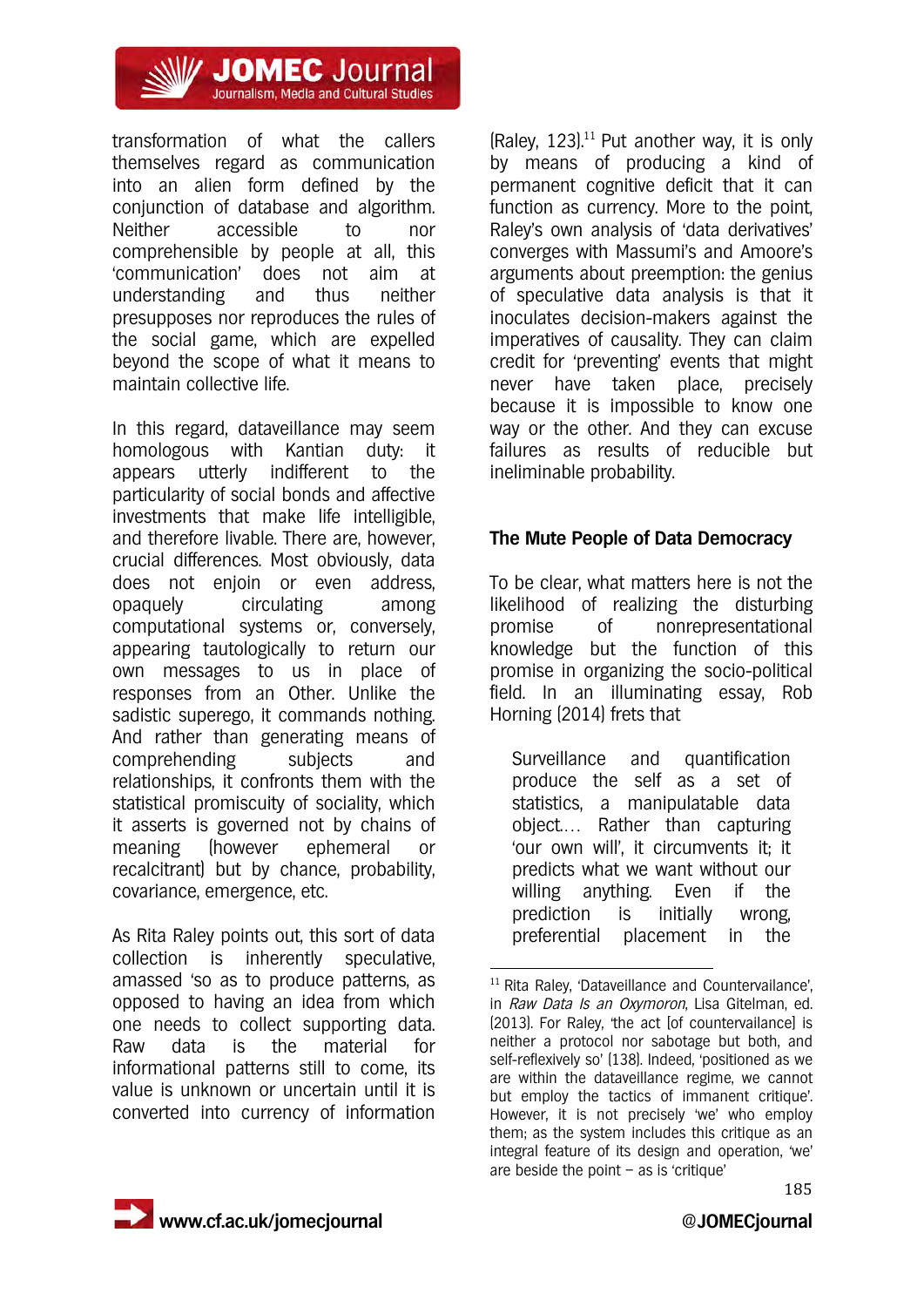**// JOMEC** Journal Journalism, Media and Cultural Studies

platform, and the efficacy of the subsequent feedback loops can make it so…(social media plus Big Data) makes our will superfluous.

Like Bowker (2014), Andrejevic, Raley (2013), and boyd & Crawford (2012), Horning is rightly skeptical of claims made on behalf of Big Data, which 'only raises more questions than it answers about the populations under surveillance', because 'the more data you have, the more crises of interpretation you confront, leading to more data collection and deeper crises'. This skepticism, however, tacitly accepts what the operational axioms of Big Data explicitly deny, namely that the goal is some form of understanding that calls for interpretation: 'The more information about the masses we have, the more we uncover that there is to know, which makes the masses recede even further into their massive inscrutability'. Far from marking the limit of Big Data, however, this apparent paradox is simply its functional principle. The aim of dataveillance is not modeling or understanding an external object but the endless reproduction of this object's statistical indeterminacy and opacity as the protocol of the system's continuing operation. This is what leads Andrejevic to argue that 'infoglut' is itself the mechanism of power. We can thus see why in hyperreality the two inevitably converge: power (as vigilant connectivity) and resistance (the silence or recalcitrance attributed to the masses) belong to the same logic of simulation.

Both dimensions are clearly discernable in the position incongruously staked out by Assange, who dismisses NSA data gathering as self-defeating because it can never generate the superfluous 'global picture', while nevertheless insisting that 'spying for the people' is essential to resist and supervise the ubiquitous and invasive dataveillance apparatus. Yet again we are caught between two interrelated yet incompatible alternatives: dataveillance is the eclipse of the social *and* it is overrated, unable finally to deliver on its promise. If the latter is true, we need not worry about the former; if the former is true, the latter cannot be. It almost goes without saying that this inconsistency marks the place of 'the people' of democracy:

For Baudrillard, those deindividuated populations ruled over through monitoring, statistical modeling, and predictive analytics are supposed to be 'the social' – i.e., the 'reality' of what the data measures, the population on which power can be exercised by what he tends to call the 'system' – but they instead are becoming 'the masses', an amorphous blob of individuals that eludes certain management by its sheer inertia, which proves uninterpretable even as the system throws more resources at trying to understand what it wants or where it is headed. (Horning 2014)

In contrast to Žižek's return to Kant's public use of reason, which presupposes symbolic forms of identification, misrecognition, affective investment, and fetishistic disavowal, for Horning, as for Dean, participation and speech are the means of 'reducing' the people to the masses. It is therefore reticent silence – the inverse of public reason  $-$  that 'speaks in the name of the people'. This might be tolerable, except that this reticence is itself an effect of algorithmic dataveillance, which implacably produces the illegible, mute masses.

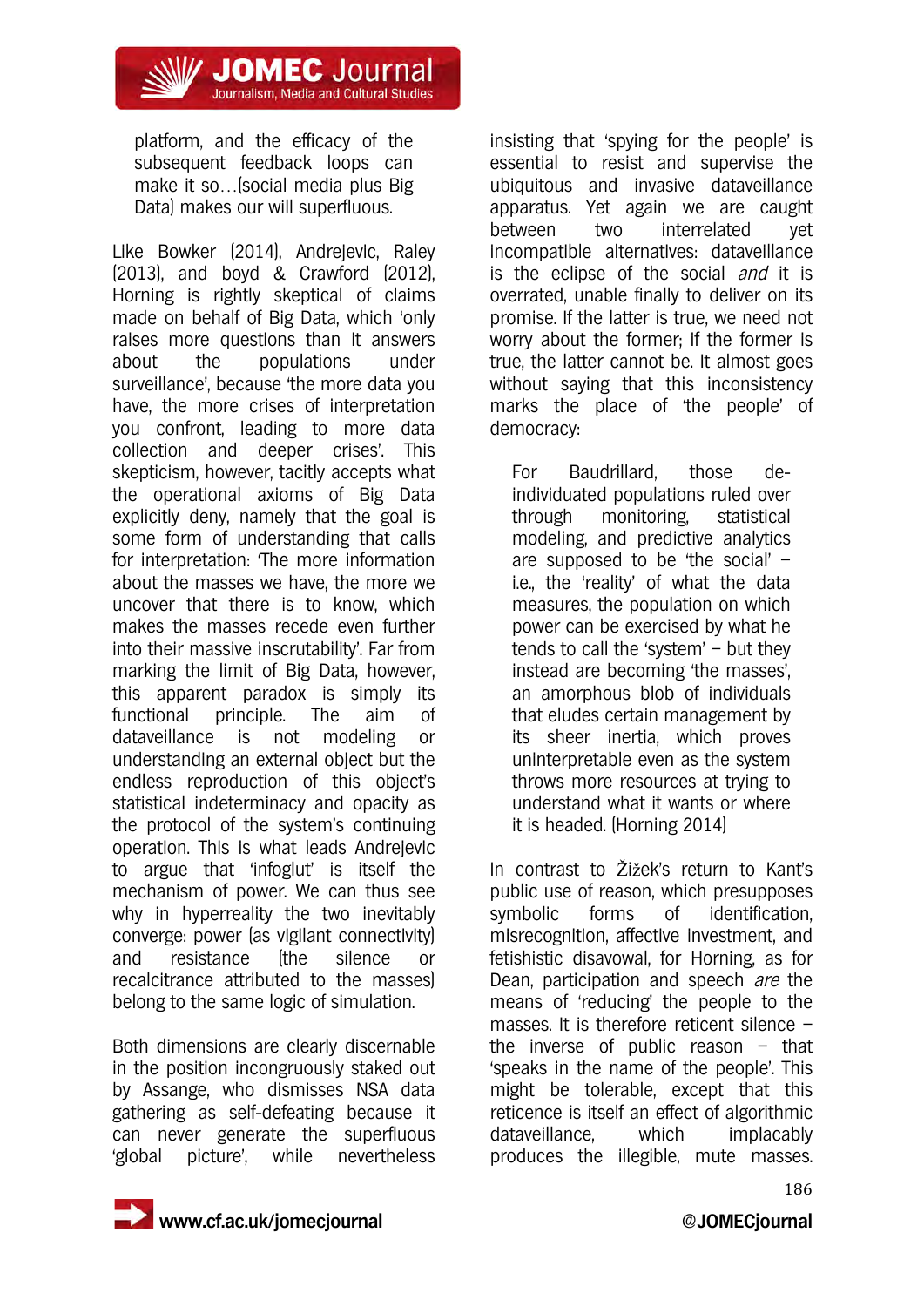

Accordingly, there is nothing agentive or proto-democratic in this 'resistance'; it conceals no secret, projects no space of appearance, and harbors no capacity to supervise.

The turn to 'the people', then, cannot aim at refurbishing the democratic ideal that Žižek, like Assange, has long since rejected as an ideological ruse. Rather, it aims precisely at recovering the relatively reassuring logic of cynical reason itself. Accordingly, the public discussion of the whistleblowers involves the kettle logic of the incest taboo – that of 'prohibiting the impossible' supposed to found the symbolic. This is the only way to account for the prevailing media frame that persistently articulates together mutually exclusive alternatives, effectively asserting that algorithmic dataveillance is inoperable and therefore must be forbidden. Or, conversely, that revealing the secrets of dataveillance poses grave danger ('treason') even though the databases are both harmless ('no one is listening') and inscrutable (there is no context adequate for making sense of it all). 'They' must be prohibited from

knowing everything not simply because they cannot know it *properly* (this is already presupposed as a basic feature of the symbolic order as such), but because the sort of knowledge dataveillance seems to generate shortcircuits the logic of the symbolic altogether. We can tolerate  $-$  in fact, we expect and even demand – the authorities to transgress their official limits, proving unworthy of their roles as bearers of democratically legitimized authority. What we cannot tolerate is the possibility that, with all available information at their disposal, they still cannot know what we insist they must not know. The limit they confront is not that of the unrepresentable or the secret (which is, after all, the condition of possibility for privacy and subjectivity); rather, it is that algorithmic dataveillance renders representability and secrecy superfluous for social reproduction. Prohibiting this impossible form of knowledge is the project of restoring symbolic epistemology to its 'proper' place as the ground of the social.

#### **References**

Amoore, Louise. 2011. 'Data Derivatives'. Theory, Culture & Society 28, no. 6, 24–43. https://doi.org/10.1177/0263276411417430.

Amoore, Louise. 2013. The Politics of Possibility. Durham: Duke University Press.

- Amoore, Louise. 2014. 'Security and the claim to privacy'. International Political Sociology 8, no. 1, 108–112. https://doi.org/10.1111/ips.12044.
- Anderson, Chris. 2008. 'The End of Theory: The Data Deluge Makes the Scientific Method Obsolete'. Wired, 23 June. Accessed 18 January 2017. https://www.wired.com/2008/06/pb-theory/.
- Andrejevic, Mark. 2013. Infoglut: How Too Much Information Is Changing the Way We Think and Know. New York: Routledge.

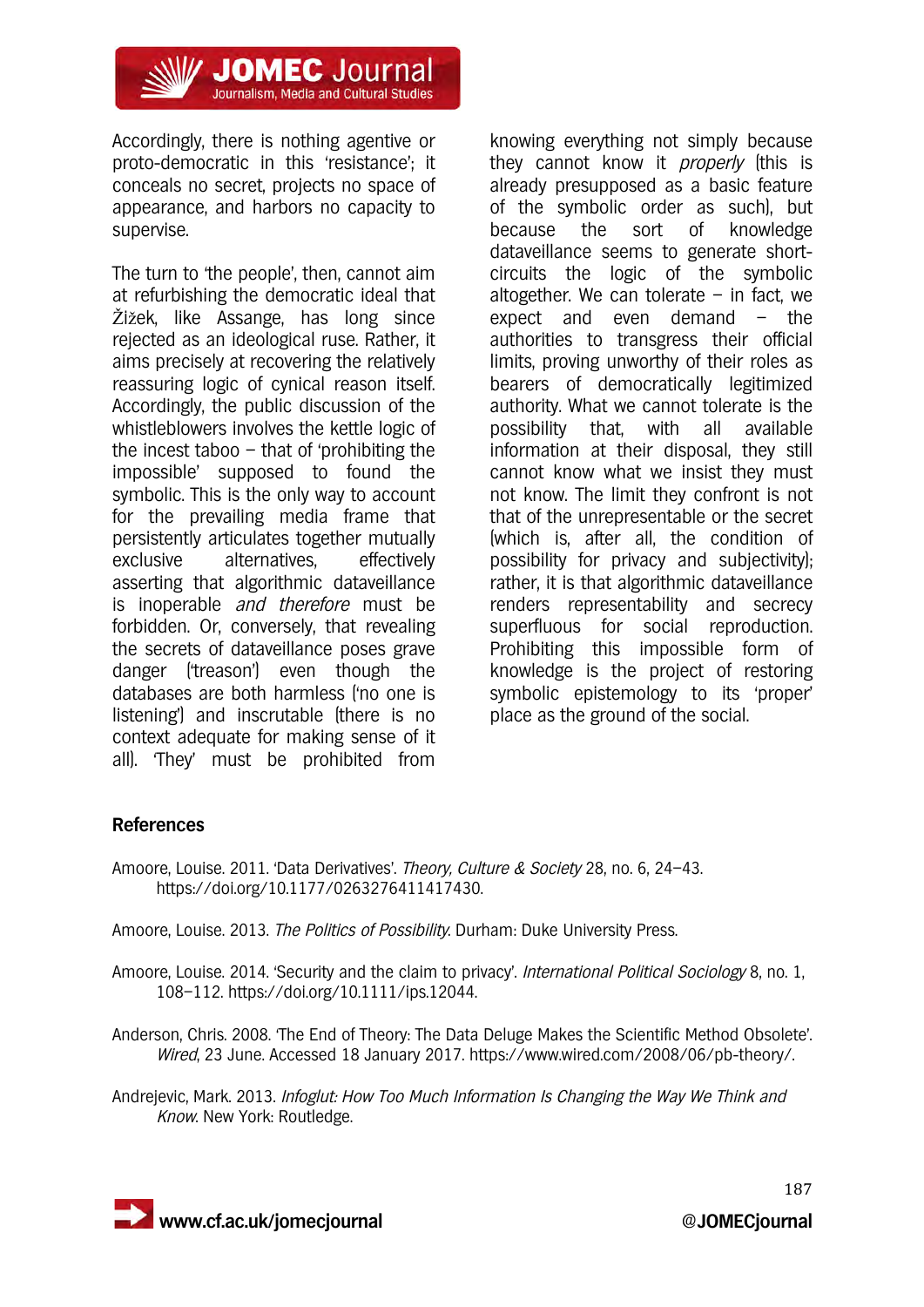

- Andrejevic, Mark. 2014. 'WikiLeaks, Surveillance, and Transparency'. International Journal of Communication 8, 2619–2630.
- boyd, danah and Crawford, Kate. 2012. 'Critical questions for big data: Provocations for a cultural, technological, and scholarly phenomenon'. *Information, Communication & Society* 15, no. 5, 662–679. https://doi.org/10.1080/1369118X.2012.678878.
- Bowker, Geoffrey. 2014. 'The Theory/Data Thing'. International Journal of Communication 8, 1795– 1799.
- Clarke, Roger. 1988. 'Information Technology and 'Dataveillance''. Communications of the ACM 31, no. 5, 498–512. https://doi.org/10.1145/42411.42413.
- Constantiou, Ioanna and Kallinikos, Jannis. 2015. 'New Games, New Rules: Big Data and the Changing Context of Strategy'. Journal of Information Technology 30, no. 1, 44–57. https://doi.org/10.1057/jit.2014.17.
- Crawford, Kate. 2014. 'The Anxieties of Big Data'. The New Inquiry 30 May. Accessed 18 January 2018. https://thenewinquiry.com/the-anxieties-of-big-data/.
- Cukier, Kenneth and Mayer-Schoenberger, Viktor. 2013. 'The Rise of Big Data'. Foreign Affairs 92, no. 3, pp. 28–40.
- Dean, Jodi. 2000. 'Theorizing Conspiracy Theory'. Theory & Event 4, no. 3.
- Dean, Jodi. 2001. 'Publicity's Secret'. Political Theory 29, no. 5, 624–650. https://doi.org/10.1177/0090591701029005002.
- Dean, Jodi. 2002. Publicity's Secret: How Technoculture Capitalizes on Democracy. Ithaca: Cornell University Press.
- Dean, Jodi. 2006. Žižek's Politics. New York: Routledge.

Derrida, Jacques. 1998. Resistances of Psychoanalysis. Stanford: Stanford University Press.

- Engelhardt, T. 2014. 'Darkness In the Heart of America: Why the Snowden docs should really make us nervous'. Salon, 21 February. Accessed 18 January 2018. http://www.salon.com/2014/02/21/darkness\_at\_the\_center\_of\_america\_why\_the\_snowde n\_docs\_should\_really\_make\_us\_nervous\_partner/.
- Floridi, Luciano. 2012. 'Big Data and their Epistemological Challenge' Philosophy and Technology 25, no. 4, 435–437. https://doi.org/10.1007/s13347-012-0093-4.
- Frické, Martin. 2015. 'Big Data and Its Epistemology'. Journal of the Association for Information Science and Technology 66, no. 4, 651–661. https://doi.org/10.1002/asi.23212.
- Friedersdorf, Conor. 2014. 'The NSA Leaks Are About Democracy, Not Just Privacy'. The Atlantic, 8 January. Accessed 18 January 2018. http://www.theatlantic.com/politics/archive/2014/01/the-nsa-leaks-are-aboutdemocracy-not-just-privacy/282902/.



 **www.cf.ac.uk/jomecjournal @JOMECjournal**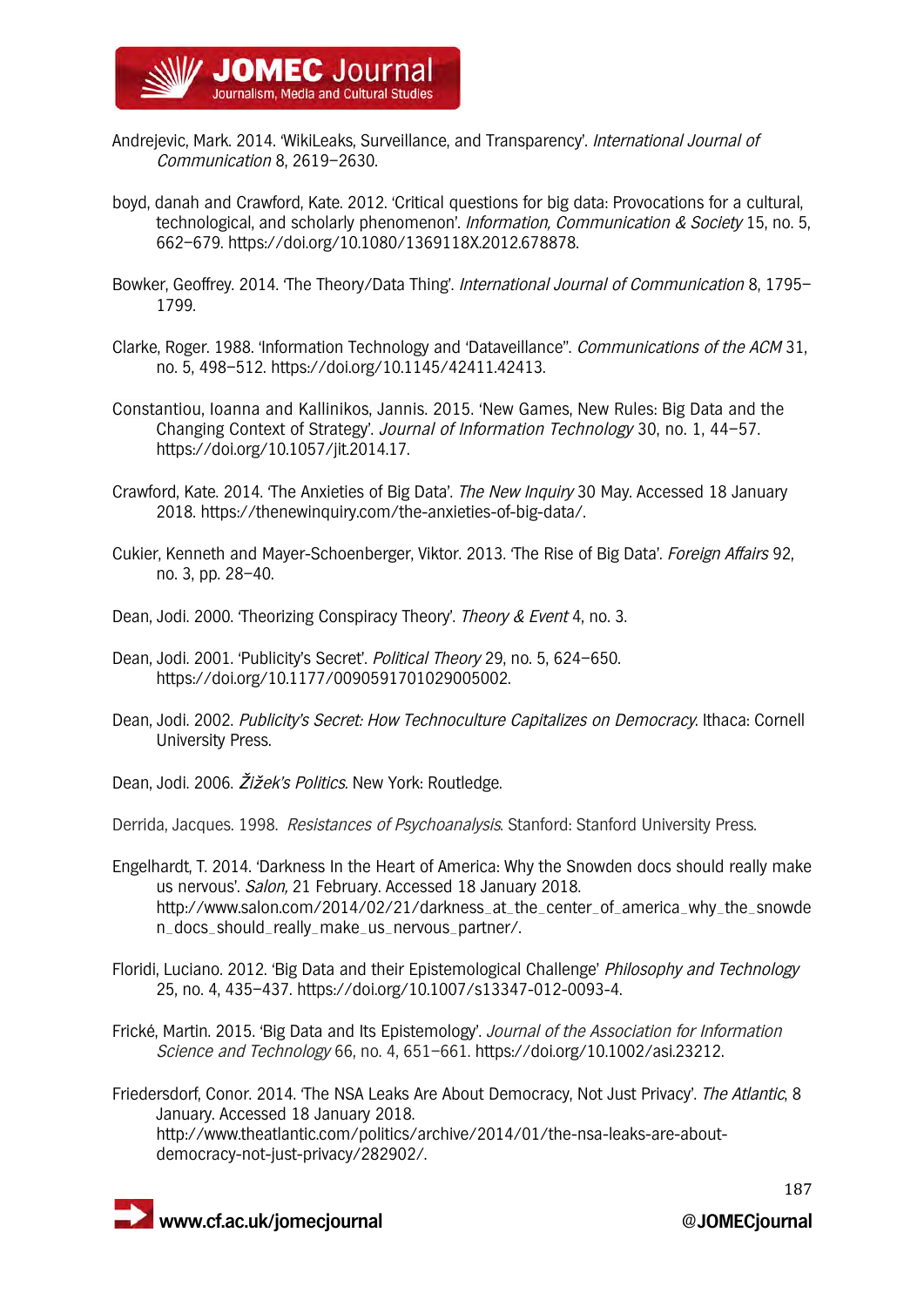

Gellman, Barton. 2013. 'Code name 'Verax': Snowden, in exchanges with Post reporter, made clear he knew risks'. Washington Post, 9 June. Accessed 18 January 2018. http://www.washingtonpost.com/world/national-security/code-name-verax-snowden-inexchanges-with-post-reporter-made-clear-he-knew-risks/2013/06/09/c9a25b54-d14c-11e2-9f1a-1a7cdee20287\_print.html.

Gitelman, Lisa. 2013. Raw Data Is an Oxymoron. Cambridge: MIT Press.

- Green, Jeffrey Edward, 2011. The Eves of the People: Democracy in the Age of Spectatorship. Oxford: Oxford University Press.
- Greenwald, Glenn. 2013. 'Edward Snowden: The Whistleblower Behind the NSA Surveillance Revelations'. The Guardian, 9 June. Accessed 18 January 2018. https://www.theguardian.com/world/2013/jun/09/edward-snowden-nsa-whistleblowersurveillance.
- Habermas, Jurgen. 1974. The Public Sphere: An Encyclopedia Article'. New German Critique 3, 49–55. https://doi.org/10.2307/487737.
- Horning. Rob. 2014. 'The Silence of the Masses Could be Social Media' The New Inquiry 5 August. Accessed 18 January 2018. https://thenewinquiry.com/blog/the-silence-of-the-massescould-be-social-media/.
- Kant, Immanuel. 1784. 'Answering the Question: What Is Enlightenment?'. Konigsberg in Prussia 30 September.
- Kant, Immanuel. 1996. Critique of Pure Reason. New York: Hackett.
- Krečič, Jela. 2013. Exclusive Interview: Julian Assange, a Spy for the People' Delo, 12 August. Accessed 18 January 2018. http://www.delo.si/zgodbe/sobotnapriloga/exclusive-interviewjulian-assange-a-spy-for-the-people.html.
- Lacan, Jacques. 1991. The Other Side of Psychoanalysis, edited by Jacques-Alain Miller, translated by Russell Grigg. New York: Norton.
- Lefort, Claude. 1988. Democracy and Political Theory, translated by David Macey. Cambridge: Polity Press.
- Liu, Lydia He. 2010. The Freudian Robot. Chicago: The University of Chicago Press
- Luhmann, Niklas. 1996. The Reality of the Mass Media. Stanford: Stanford University Press.
- Lyon, David. 2008. 'Surveillance Society'. Festival del Diritto, Piacenza, Italia, 28 September.
- Lyon, David. 2014. 'Surveillance, Snowden, and Big Data: Capacities, Consequences, Critique'. Big Data & Society 1, no. 2, 1–13. https://doi.org/10.1177/2053951714541861.
- Lyon, David. 2017. 'Surveillance Culture: Engagement, Exposure and Ethics in Digital Modernity'. International Journal of Communication 11, 824–842.

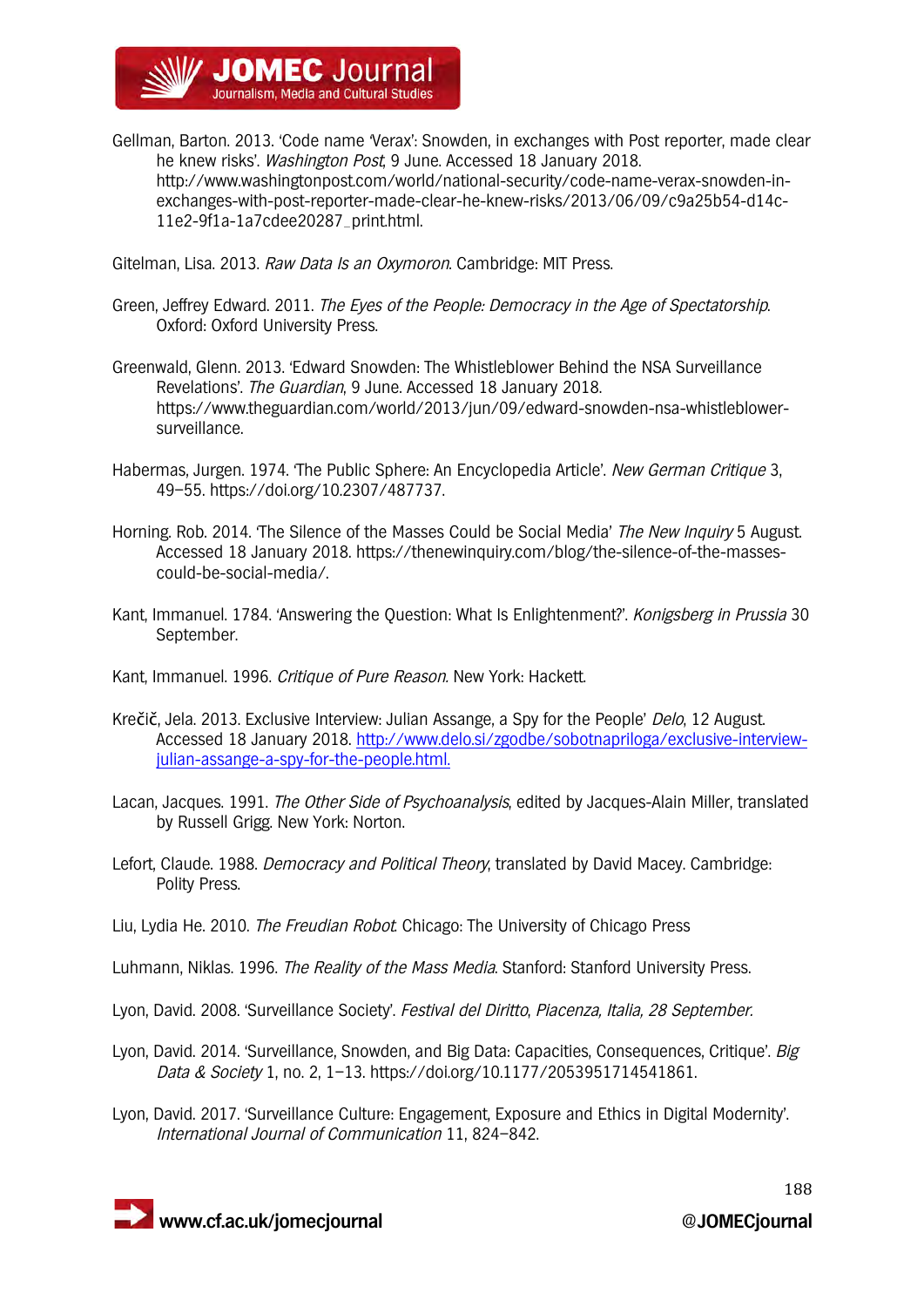

- Massumi, Brian. 2010. 'The Future Birth of the Affective Fact'. In The Affect Theory Reader, edited by Melissa Gregg and Gregory Seigworth. Durham: Duke University Press, 52–70.
- Marx, Gary T. 2004. 'What's New about the 'New Surveillance'?: Classifying for Change and Continuity'. Knowledge, Technology, & Policy 17, no. 1, 18–37. https://doi.org/10.1007/BF02687074.
- Mayer-Schönberger, Viktor and Cukier, Kenneth. 2013. Big Data: A Revolution That Will Transform How We Live, Work, and Think. New York: Houghton Mifflin
- Monaghan, Torin. 2011. 'Surveillance as Cultural Practice'. The Sociological Quarterly 52, no. 4., 495–508. https://doi.org/10.1111/j.1533-8525.2011.01216.x.
- Nichols, John. 2013. 'Glenn Greenwald Is 'Aiding and Abetting' Democracy'. The Nation, 24 June. Accessed 18 January 2018. http://www.thenation.com/blog/174946/glenn-greenwaldaiding-and-abetting-democracy.
- Obama, Barack. 2013. Wall Street Journal 7 June. Accessed 18 January 2018. http://blogs.wsj.com/washwire/2013/06/07/transcript-what-obama-said-on-nsacontroversy/
- Raley, Rita. 2013. 'Dataveillance and Countervailance'. In Raw Data Is an Oxymoron, edited by Lisa Gitelman. Cambridge: MIT Press, 121–145.
- Risen, James. 2013. National Press Club annual awards dinner speech. Accessed 18 January 2018. https://www.youtube.com/watch?v=IYv3icVap0w.
- Ruppert, Evelyn. 2012. 'The Governmental Topologies of Database Devices'. Theory, Culture & Society 29, no. 4–5, 116–136. https://doi.org/10.1177/0263276412439428.
- Sharpe, Matthew and Boucher ,Geoff. 2010. Žižek and Politics: A Critical Introduction. Edinburgh: Edinburgh University Press.
- Schudson, Michael. 2015. The Rise of the Right to Know. Cambridge: Harvard University Press
- Sloterdijk, Peter. 1987. Critique of Cynical Reason. Minneapolis: University of Minnesota Press

Weinberger, David. 2011. Too Big to Know. New York: Basic Books.

- Weinberger, David. 2016. 'Rethinking Knowledge in the Internet Age'. Los Angeles Review of Books 26 May. Accessed 18 January 2018. https://lareviewofbooks.org/article/rethinkingknowledge-internet-age/#.
- Žižek, Slavoj. 1989. The Sublime Object of Ideology. London: Verso
- Žižek, Slavoj. 1991. For They Know Not What They Do: Enjoyment as a Political Factor. London: Verso.
- Žižek, Slavoj. 1992. *Looking Awry.* Cambridge, MA: The MIT Press.